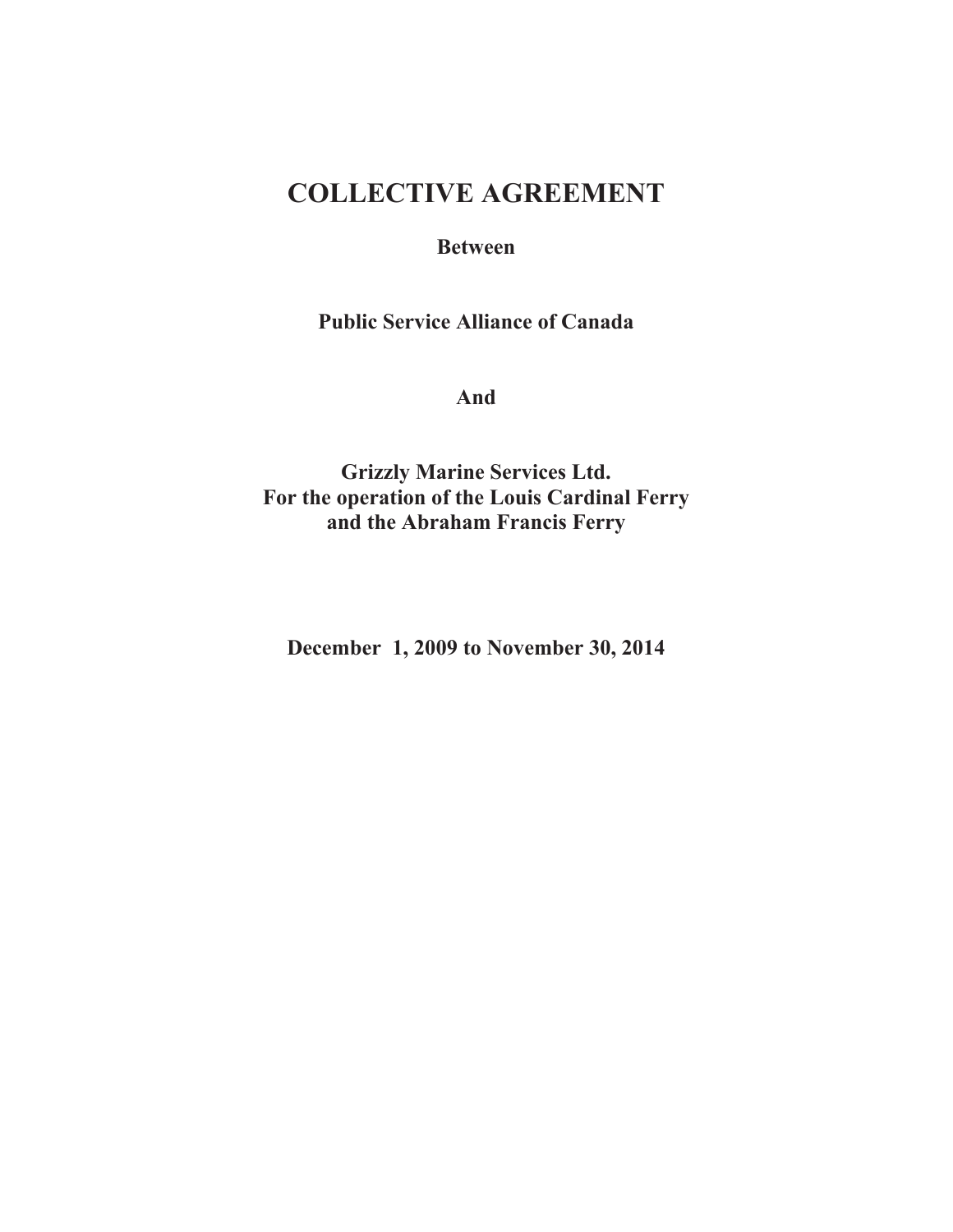# **TABLE OF CONTENTS**

| <b>ARTICLE 26 - VACANCIES, JOB POSTING, PROMOTIONS, AND TRANSFERS 11</b> |  |
|--------------------------------------------------------------------------|--|
|                                                                          |  |
|                                                                          |  |
|                                                                          |  |
|                                                                          |  |
|                                                                          |  |
|                                                                          |  |
|                                                                          |  |
|                                                                          |  |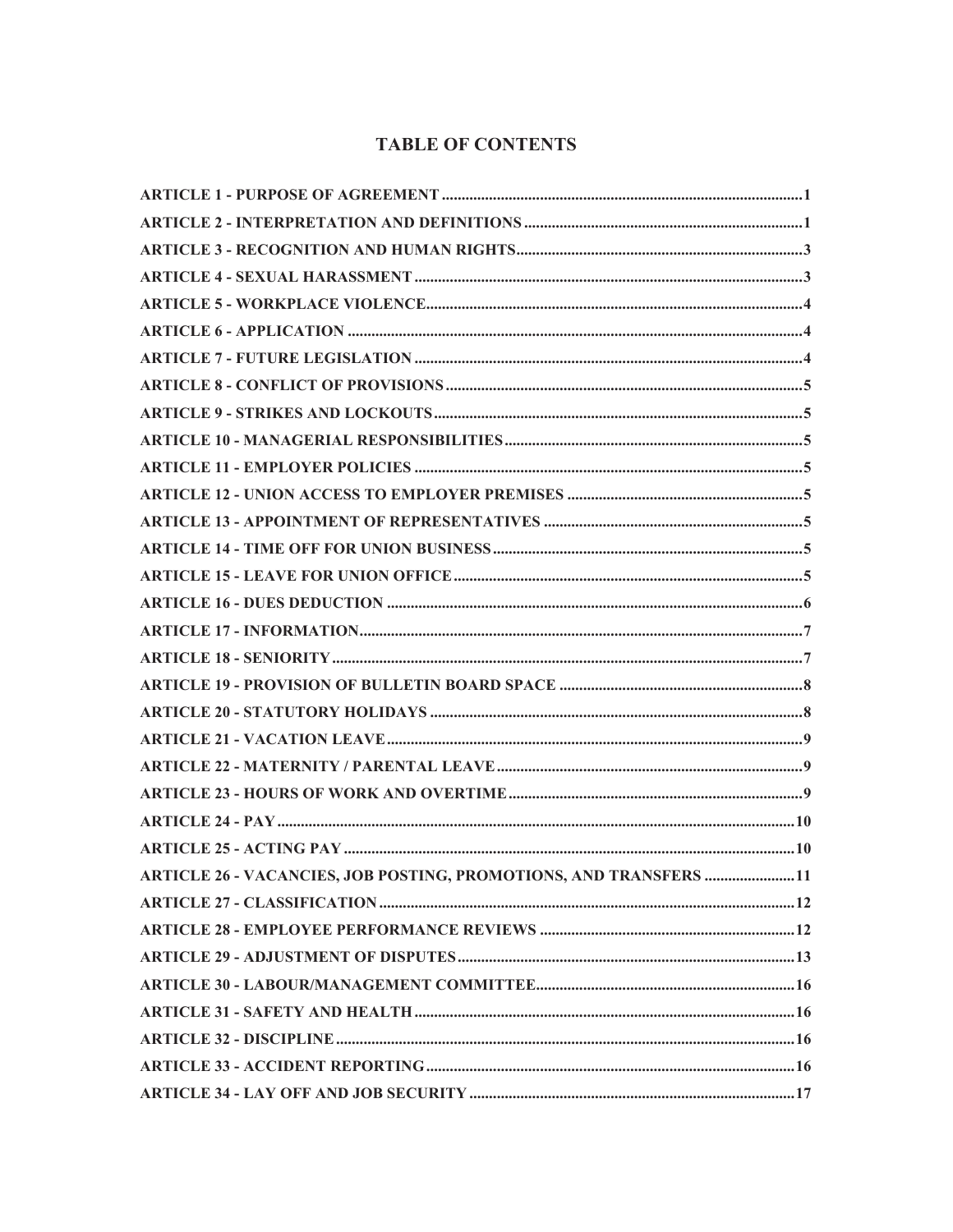| ARTICLE 41 - REOPENER OF AGREEMENT AND MUTUAL DISCUSSIONS  19 |  |
|---------------------------------------------------------------|--|
|                                                               |  |
|                                                               |  |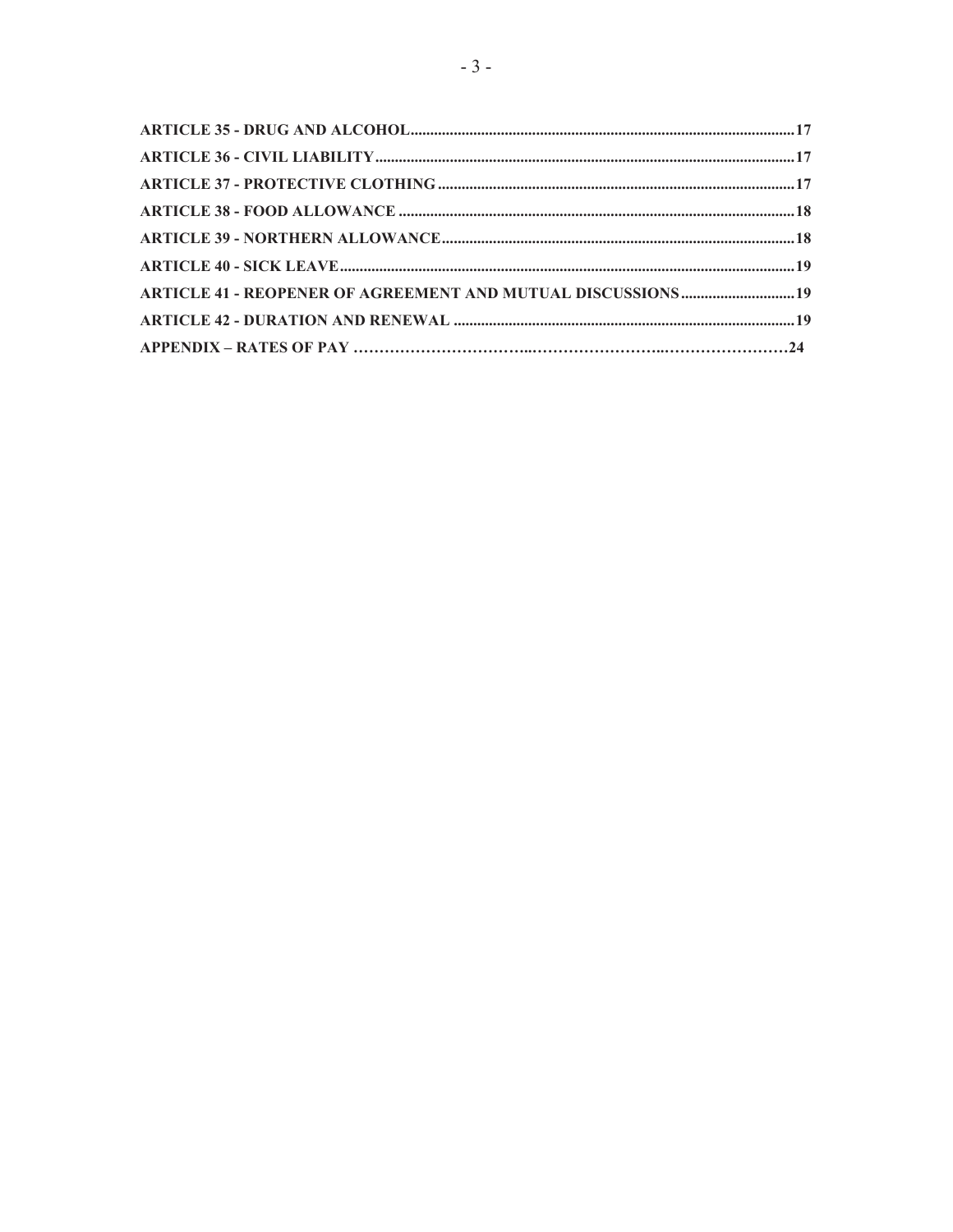# <span id="page-3-1"></span>**ARTICLE 1 - PURPOSE OF AGREEMENT**

<span id="page-3-0"></span>1.01 The Purpose of this Agreement is to maintain harmonious and mutually beneficial relationships between the Employer, the Employees and the Union, to set forth certain terms and conditions of employment, relating to pay, hours of work, Employee benefits, and general working conditions affecting Employees, covered by this Agreement.

# **ARTICLE 2 - INTERPRETATION AND DEFINITIONS**

- 2.01 For the purpose of this Agreement:
	- (a) "Agreement" and "Collective Agreement" means this Collective Agreement.
	- (b) "Alliance" means the Public Service Alliance of Canada.
	- (c) "Bargaining Unit" means all Employees of Grizzly Marine Services Ltd. involved in the operation of:
		- (i) the M.V. Louis Cardinal Ferry crossing the Mackenzie River near Tsiigehtchic, Northwest Territories, and
		- (ii) the C.V. Abraham Francis Ferry crossing the Peel River near Fort McPherson, Northwest Territories;

excluding the Marine Manager.

- (d) Casual Employee" means an employee hired to work for periods of less than an Operating Season. Casual employees shall be entitled to all of the benefits of this Collective Agreement except for Northern Allowance under article 39 and Vacation Leave without pay under article 21*.*
- (e) "Day of Rest" in relation to an Employee means a day other than a Statutory Holiday on which that Employee is not ordinarily required to perform the duties of his position other than by reason of his being on leave of absence.
- (f) "Employee" means a member of the Bargaining Unit, including casual employees.
- (g) "Employer" means Grizzly Marine Services Ltd.
- (h) "Grievance" means a complaint in writing that an employee, group of employees or the Union submits to the Employer, or that the Employer submits to the Union, to be processed through the grievance procedure.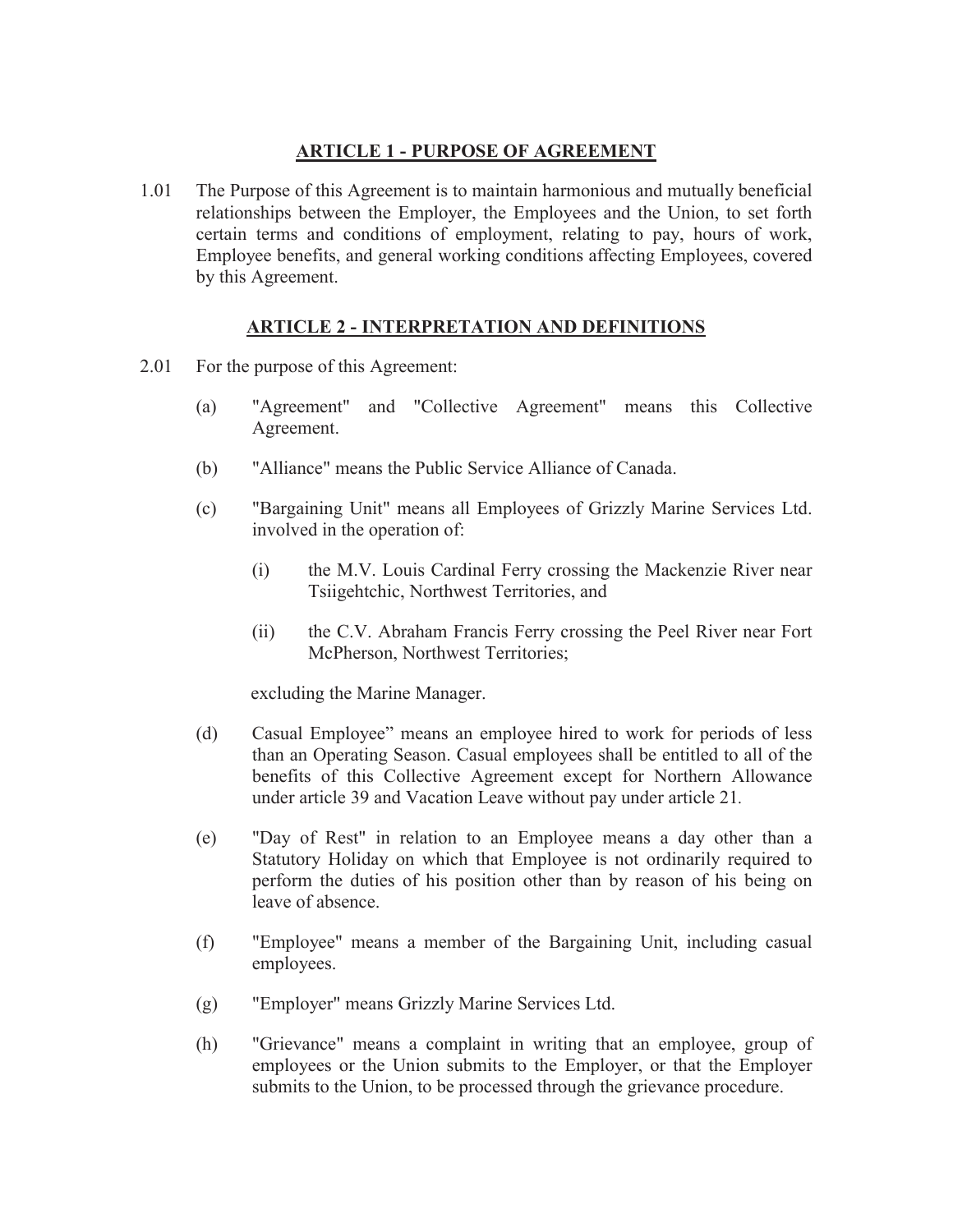- (i) "Leave of Absence" means absence from work, either with or without pay, with the Employer's permission.
- (j) "May" shall be regarded as permissive and "Shall and "Will" as imperative.
- (k) "Membership Fees" means the fees established pursuant to the By-Laws of the Union as the fees payable by the members of the Bargaining Unit and shall not include any initiation fees, insurance premiums or any other levy.
- (l) "Operating Season" means the period of time each year from the date when the Employer requires employees to attend work, until the date when ferry operations have ceased, and the Employer no longer requires employees to attend work.
- (m) "Probation" means:
	- (i) for an Employee who commences employment at the start of an Operating Season, one Operating Season; or
	- (ii) for an Employee who commences employment after the start of the Operating Season, the one-year anniversary of the date the Employee commenced employment

(the initial probationary period). If an Employee does not successfully complete his initial probationary period the Employer may dismiss the Employee. Employees will be advised by the Employer if they do not complete their initial probationary period.

- (iii) An employee shall serve a period of four (4) months after the Employer has transferred or promoted the Employee into a different position, except where a Deckhand has been promoted to Cable Ferry Operator.
- (iv) When an employee is promoted from Deckhand to Cable Ferry Operator, the employee's position of Deckhand shall be held for the duration of the new probationary period. The probationary period shall be thirty (30) calendar days.
- (n) "Marine Manager" means the person or persons assigned by the Employer to be Marine Manager for the Louis Cardinal ferry and/or the C.V. Abraham Francis ferry operations.
- (o) "Representative" means an Employee who has been elected or appointed as an area steward or who represents the Union at meetings with management and who is authorized to represent the Union.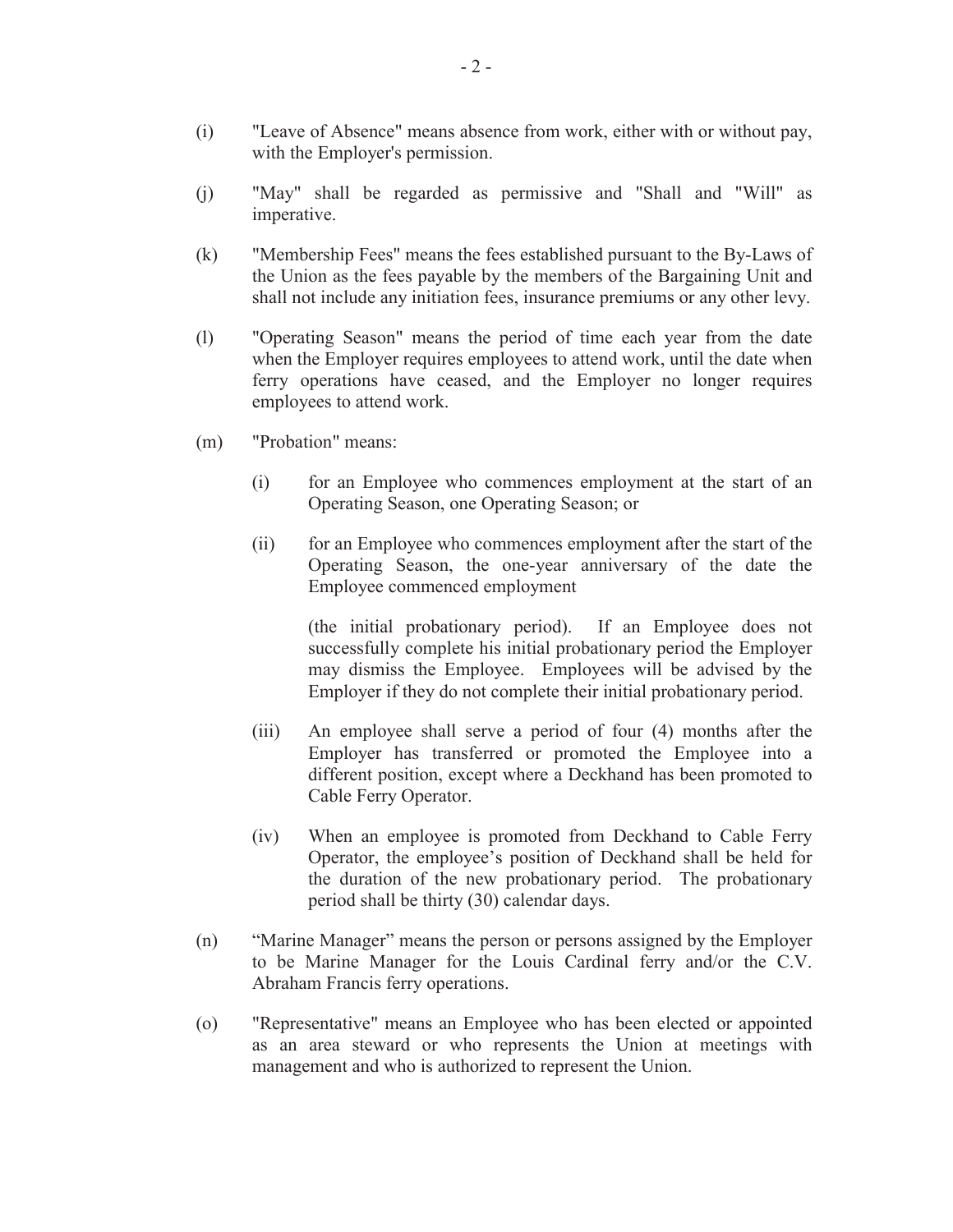- (p) "Statutory Holiday" means the twenty-four (24) hour period commencing at 12:01 A.M. of a day designated as a statutory holiday in this Agreement.
- (q) "Union" means the Public Service Alliance of Canada as represented by its component the Union of Northern Workers.
- (r) "Week" for the purposes of this Agreement shall be deemed to commence at 12:01 A.M. on Monday and terminate at midnight on Sunday.
- 2.02 Except as otherwise provided in this Agreement, expressions used in this Agreement:
	- (a) if defined in the *Labour Standards Act* or in the Regulations made thereunder, have the same meaning as given to them in that Act; and
	- (b) if defined in the *Interpretation Act*, but not defined elsewhere in this Agreement have the same meaning as given to them in the *Interpretation Act*.
- 2.03 Feminine, masculine, singular and plural pronouns used in this Agreement shall be interchangeable in the interpretation of this Agreement except where specifically precluded by the context.

#### <span id="page-5-0"></span>**ARTICLE 3 - RECOGNITION AND HUMAN RIGHTS**

- 3.01 The Employer recognizes the Union as the exclusive bargaining agent for all Employees in the Bargaining Unit.
- 3.02 The Employer and the Union agree that there shall be no discrimination, interference, restriction, or coercion exercised or practised with respect to any Employee by reason of race, colour, ancestry, nationality, ethnic origin, place of origin, creed, religion, age, disability, sex, sexual orientation, gender identity, marital status, family status, family affiliation, political belief, political association, social condition, a conviction for which a pardon has been granted, nor by reason of union membership or activity or for exercising their rights under the Collective Agreement.
- 3.03 Notwithstanding Clause 3.02, it is recognized that an affirmative action program may be implemented by the Employer in accordance with the Gwich'in Comprehensive Land Claim Agreement.

# <span id="page-5-1"></span>**ARTICLE 4 - SEXUAL HARASSMENT**

4.01 "Sexual harassment" means any conduct, comment, gesture or contact of a sexual nature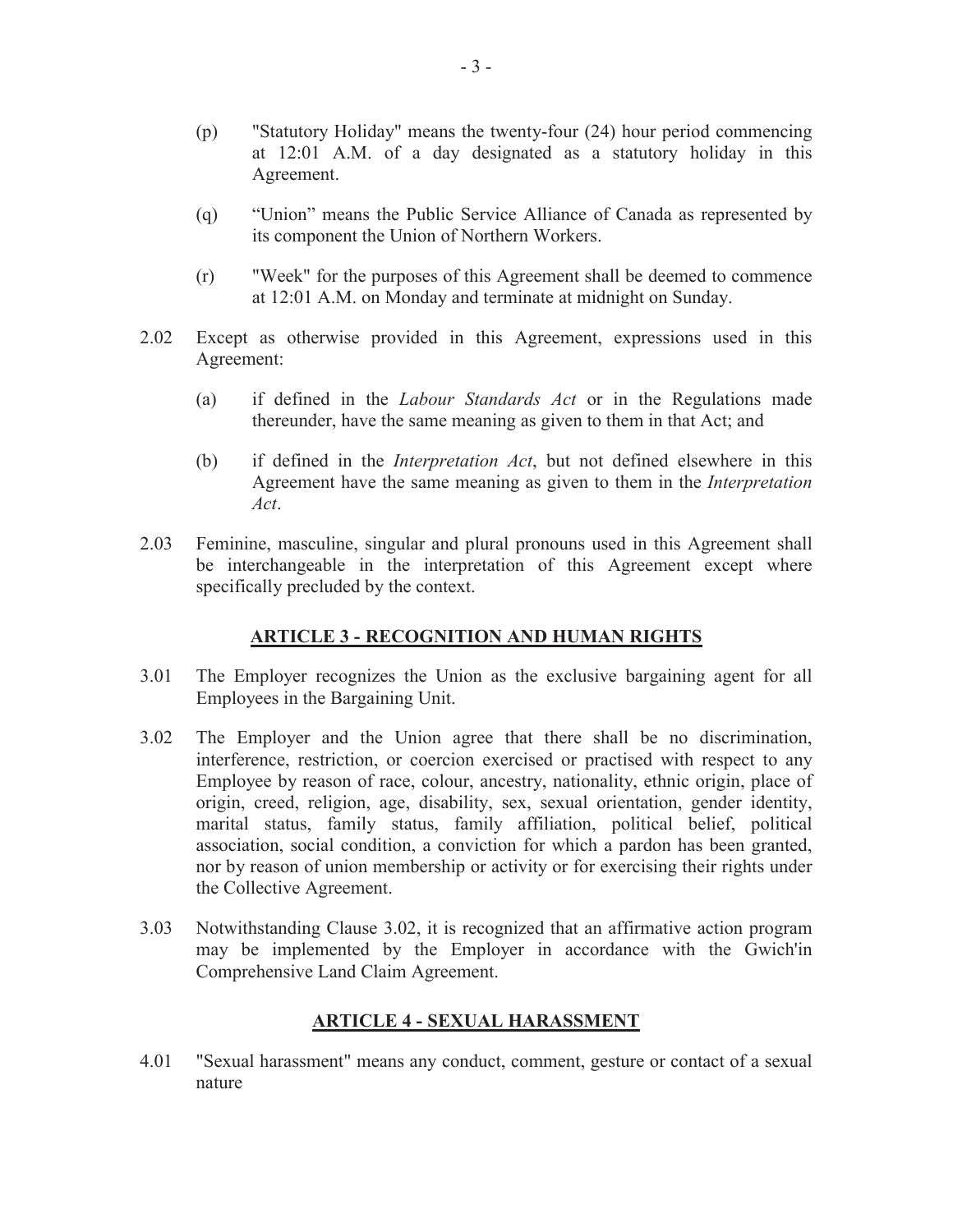- (a) that is likely to cause offence or humiliation to any employee;
- (b) that might, on reasonable grounds, be perceived by that employee as placing a condition of a sexual nature on employment or on any opportunity for training or promotion.
- 4.02 The Employer is committed to promoting a work environment that is free from sexual harassment. Every employee has the right to freedom from harassment in the workplace because of sex by his/her Employer, or agent of the Employer, or by another employee.

# <span id="page-6-0"></span>**ARTICLE 5 - WORKPLACE VIOLENCE**

- 5.01 "Workplace violence" means any incident in which an employee is abused, threatened or assaulted during the course of his or her employment, and includes but is not limited to all forms of harassment, bullying, intimidation and intrusive behaviours of a physical or emotional nature.
- 5.02 All employees of the Employer, both inside and outside the Bargaining Unit are entitled to employment free from workplace violence. The Employer shall develop a policy of zero tolerance for workplace violence. The Employer shall post large visible signs at the Ferry crossing and on the Ferry indicating a zero tolerance policy and actions to be taken in the event of violation of the policy.
- 5.03 The Employer agrees to recognize and follow the equal pay provision in the *Human Rights Act*.

# <span id="page-6-2"></span><span id="page-6-1"></span>**ARTICLE 6 - APPLICATION**

- 6.01 The provisions of this Agreement apply to the Union, the Employees, and the Employer.
- 6.02 The Employer and the Union will share equally all costs associated with the printing and distribution of the Collective Agreement. The Employer will facilitate printing and distribution.

# **ARTICLE 7 - FUTURE LEGISLATION**

7.01 In the event that any law passed by Parliament, or the Northwest Territories Legislative Assembly renders null and void or alters any provision of this Agreement, the remaining provisions of the Agreement shall remain in effect for the term of the Agreement. When this occurs the Collective Agreement shall be re-opened upon the request of either party and negotiations shall commence with a view to finding an appropriate substitute for the annulled or altered provision.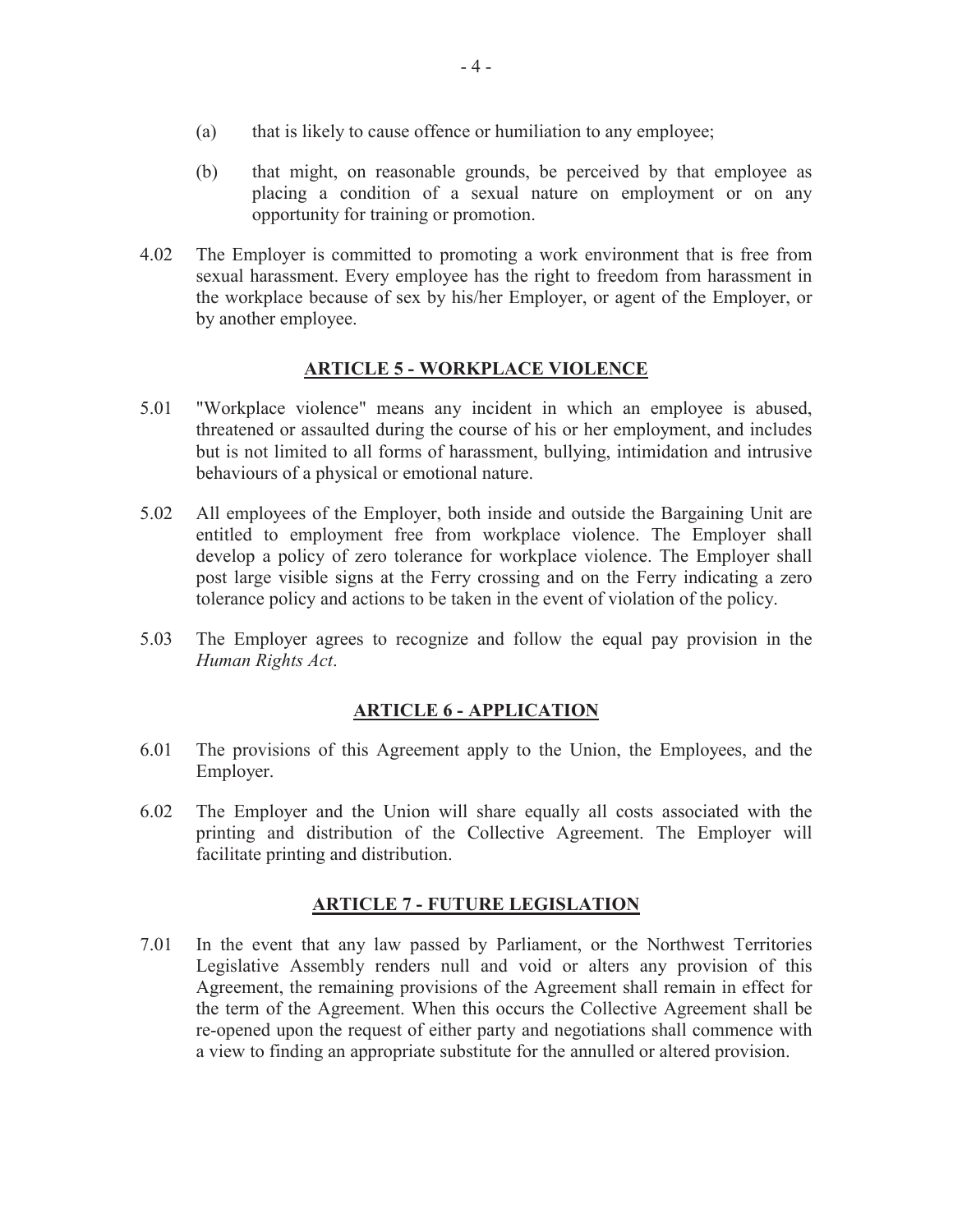# <span id="page-7-0"></span>**ARTICLE 8 - CONFLICT OF PROVISIONS**

8.01 Where there is any conflict between the provisions of this Agreement and any policy dealing with terms and conditions of employment issued by the Employer, the provisions of this Agreement shall prevail.

# <span id="page-7-1"></span>**ARTICLE 9 - STRIKES AND LOCKOUTS**

9.01 During the life of the Agreement there shall be no lockout by the Employer and no work stoppage by any Employee or Employees.

# **ARTICLE 10 - MANAGERIAL RESPONSIBILITIES**

10.01 Except as specifically provided in this Agreement, nothing affects the rights of the Employer to manage the business.

# <span id="page-7-4"></span><span id="page-7-3"></span><span id="page-7-2"></span>**ARTICLE 11 - EMPLOYER POLICIES**

11.01 The Employer shall provide the Union with a copy of any personnel policies directly affecting the Employees of this Bargaining Unit.

# **ARTICLE 12 - UNION ACCESS TO EMPLOYER PREMISES**

12.01 The Employer shall permit access to its work premises of an accredited Representative of the Union upon reasonable notice provided that it does not disrupt the Employer's operations and provided that the Employer is given reasonable advance notice.

#### **ARTICLE 13 - APPOINTMENT OF REPRESENTATIVES**

13.01 The Employer acknowledges the right of the Union to appoint Employees as Representatives. The union will provide the Employer with a list of Representatives as such appointments are made.

#### <span id="page-7-5"></span>**ARTICLE 14 - TIME OFF FOR UNION BUSINESS**

14.01 Where reasonably practicable and subject to operational requirements, the Employer and the Union will work to faciliate short term Union leave without pay, provided there is no additional cost to the Employer.

# <span id="page-7-7"></span><span id="page-7-6"></span>**ARTICLE 15 - LEAVE FOR UNION OFFICE**

15.01 An employee elected as a full-time paid officer of the executive of the Alliance or Union of Northern Workers shall be granted leave of absence without pay for the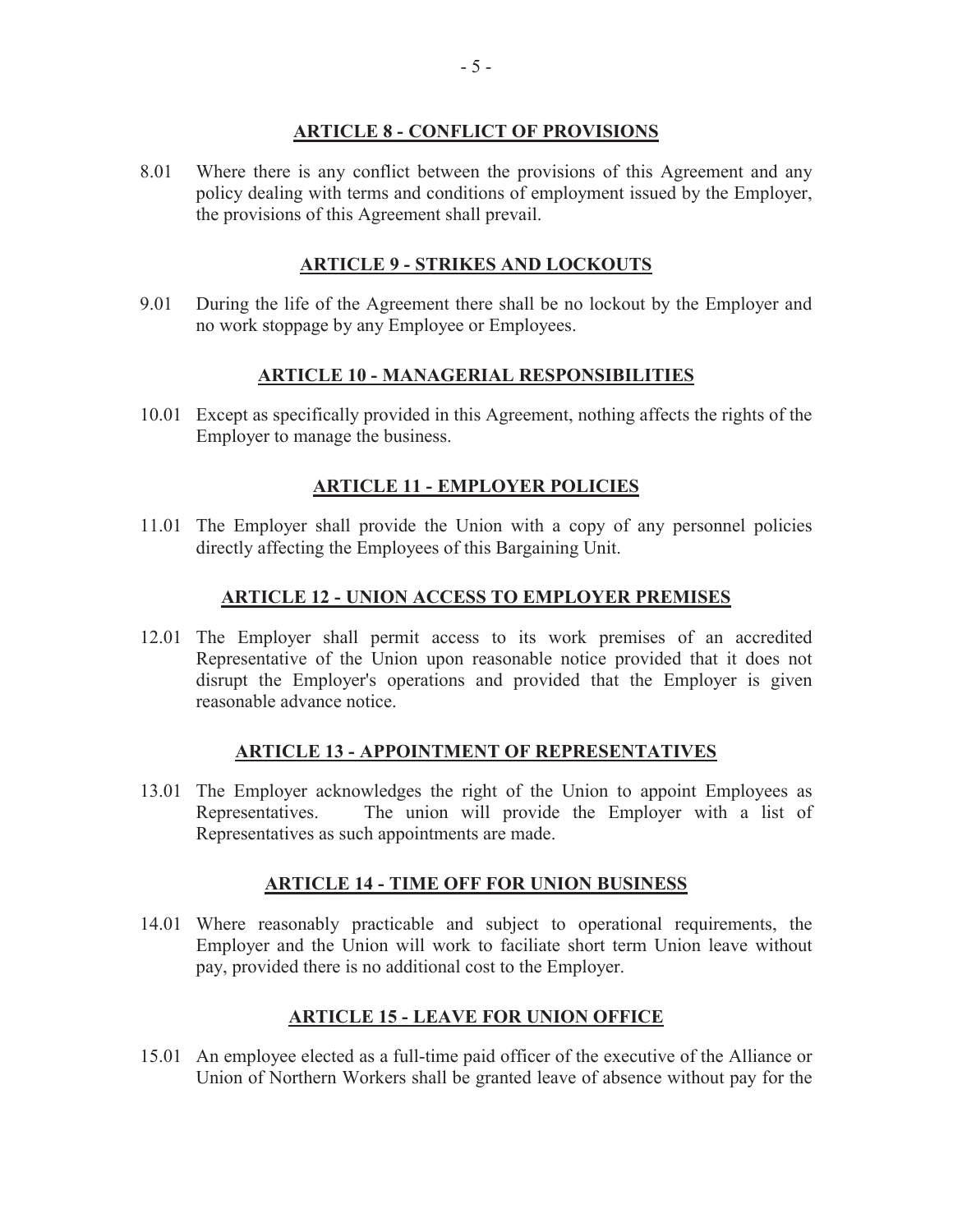term of office. During the term of office such Employees shall maintain all accumulated rights and benefits to which they are entitled under this Agreement.

- 15.02 When an Employee is elected to such a position, prior to taking this leave the Employee shall provide the Employer with 60 days advance notice. Every reasonable effort will be made to obtain a qualified replacement for the Employer as soon as possible during that 60 day period.
- 15.03 Such Employees shall advise the Employer as soon as possible when an extension of the leave of absence is applicable due to re-election.
- 15.04 Upon termination of their leave of absence such Employee shall be offered as a minimum the position they held with the Employer before they commence the leave of absence. If the leave of absence terminated outside the Operating Season, the Employee shall be offered at the start of the next Operating Season as a minimum the position they held with the Employer before they commenced the leave of absence in accordance with Clause 34.03.

#### <span id="page-8-0"></span>**ARTICLE 16 - DUES DEDUCTION**

- 16.01 Effective the first of the month following the signing of this Agreement, the Employer will, as a condition of employment, deduct an amount equal to the amount of Membership Fees from the pay of all Employees in the Bargaining Unit.
- 16.02 The Union shall inform the Employer in writing of the authorized Membership Fees to be deducted for each Employee within the Bargaining Unit.
- 16.03 For the purpose of applying Clause 16.01, deductions from pay for each Employee will occur on a bi-weekly basis and will apply to the extent that earnings are available. Where an Employee does not have sufficient earnings in respect of any bi-weekly period to permit deduction, the Employer shall not be obligated to make such deductions from subsequent salary.
- 16.04 From the date of signing and for the duration of this Agreement no Employee organization, other than the Union, shall be permitted to have Membership Fees deducted by the Employer from the pay of the Employees in the Bargaining Unit.
- 16.05 The amounts deducted in accordance with Clause 16.01 shall be remitted to the Comptroller of the Alliance by cheque within a reasonable period of time after deductions are made and shall be accompanied by particulars identifying each Employee and the deductions made on his behalf.
- 16.06 Where authorized by the Employee, the Employer agrees to make deductions for reasonable purposes on the basis of production of appropriate documentation by the Alliance.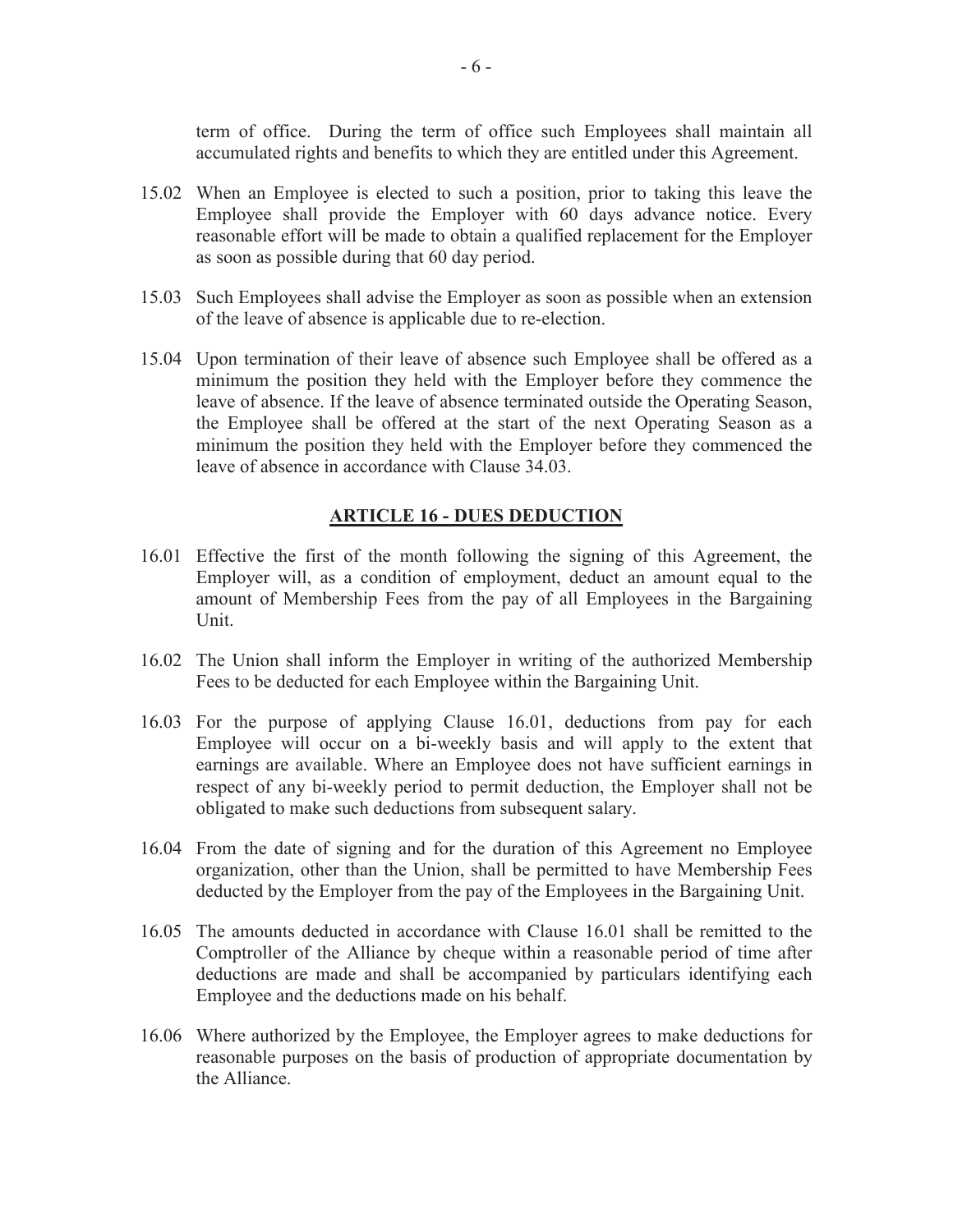- 16.07 The Union agrees to indemnify and save the Employer harmless against any claim or liability arising out of the application of this article except for any claim or liability arising out of an error committed by the Employer.
- 16.08 The Employer agrees to identify annually on each Employee's T-4 slip the total amount of Membership Fees deducted for the preceding year.
- 16.09 Notwithstanding Clause 16.05, the Employer may make an offer of employment to employees in a position inside the Bargaining Unit should such employee bid on a competition and be the successful candidate.
- 16.10 Employees on leave of absence for union office shall not accumulate seniority while on leave without pay.

#### <span id="page-9-0"></span>**ARTICLE 17 - INFORMATION**

- 17.01 The Employer agrees to provide the Union, at the beginning of the Operating Season, with information concerning the identification of each member in the Bargaining Unit. This information shall include the name, address, job classification, rate of pay, social insurance number, and employment status of all Employees in the Bargaining Unit and any amendments, additions or deletions as they occur.
- 17.02 The Employer shall indicate which Employees have been hired and those Employees whose employment has been terminated during the period reported.
- 17.03 The Employer shall provide each Employee with a copy of this Collective Agreement.
- 17.04 The Employer agrees to provide each new member of the Bargaining Unit with a copy of this Collective Agreement upon hire.

#### <span id="page-9-1"></span>**ARTICLE 18 - SENIORITY**

- 18.01 Seniority is defined as the length of service with the Employer, and shall be applied on a Bargaining Unit wide basis. Accumulation of seniority shall begin at the start of the 2006 Operating Season.
- 18.02 A newly hired Employee shall be on probation for a period specified in 2.01(m). During the probationary period, the Employee shall be entitled to all rights and benefits of this Agreement except where his rights are otherwise limited by this Agreement.
- 18.03 The Employer shall maintain a seniority list showing the date upon which each Employee's service commenced. The seniority list shall be kept up-to-date, a copy of which shall be posted on the bulletin board, and shall be sent to the union every  $six(6)$  months.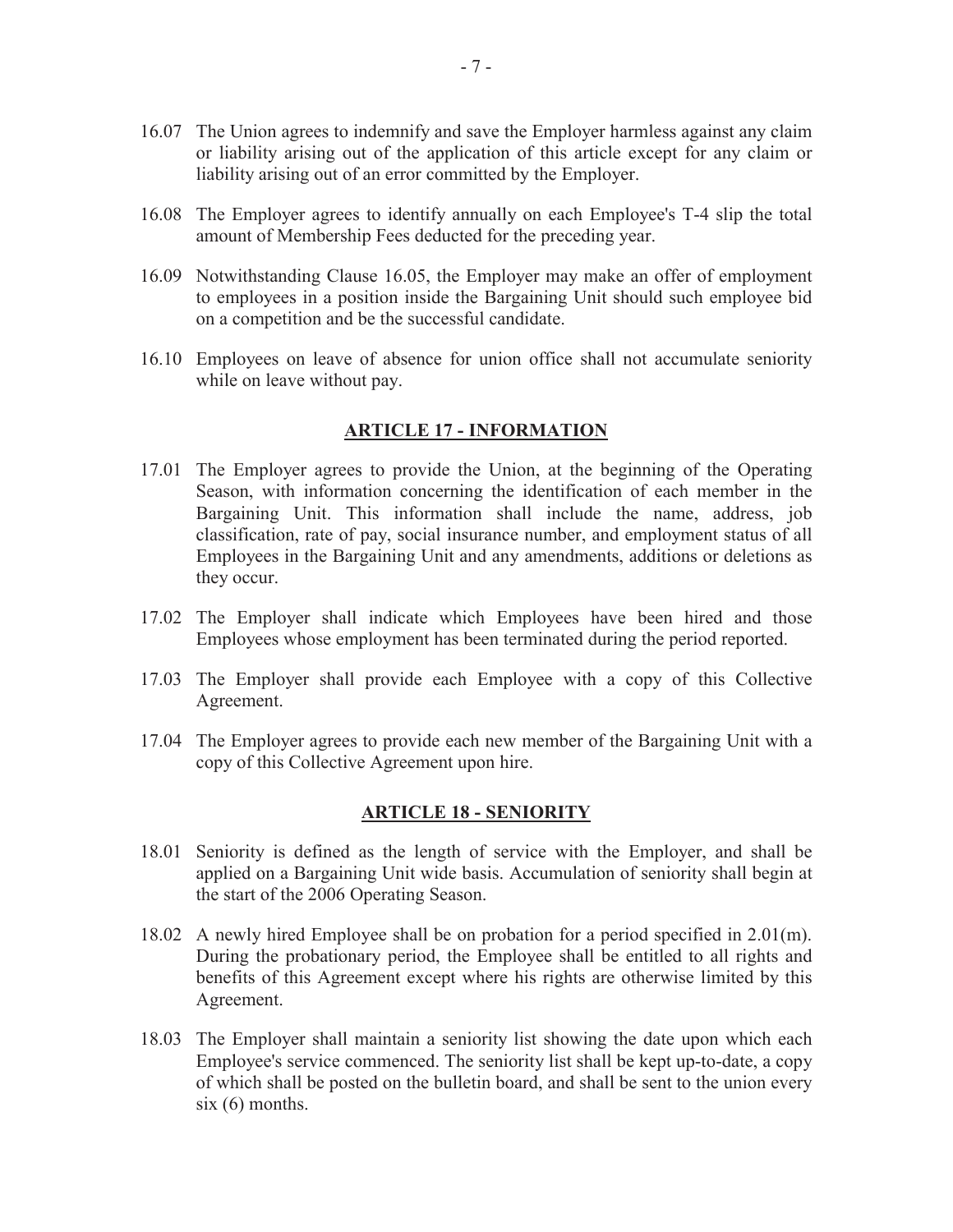# **ARTICLE 19 - PROVISION OF BULLETIN BOARD SPACE**

- 19.01 The Employer shall provide bulletin board space in its camp clearly identified for exclusive Union use.
- 19.02 A Representative of the Union shall have the right to give each new Employee an orientation of up to fifteen (15) minutes. Where possible, this orientation shall take place outside of working hours. When that is not possible, and subject to operational requirements, the Representative of the Union shall be given leave with pay for such purposes.

# <span id="page-10-1"></span><span id="page-10-0"></span>**ARTICLE 20 - STATUTORY HOLIDAYS**

- 20.01 The following days are Statutory Holidays for Employees covered by this Collective Agreement:
	- (a) Victoria Day
	- (b) National Aboriginal Day
	- (c) Canada Day
	- (d) First Monday in August
	- (e) Labour Day
	- (f) Thanksgiving
	- (g) Remembrance Day
	- (h) A paid holiday shall also be granted to all Employees on any holiday proclaimed by the Government of Canada or the Government of the Northwest Territories.
- 20.02 Where an Employee is required to work on a Statutory Holiday, the Employee shall be paid at the rate of two times  $(2 x)$  the Employee's regular rate of pay for all hours worked during the Statutory Holiday, in addition to the pay set out in Article 16.03.
- 20.03 When an Employee (except for an Employee on lay off) does not work on a Statutory Holiday, the Employee shall be paid the equivalent of the amount which the Employee would have earned at the Employee's regular rate of pay for the Employee's normal hours of work for that day, provided that the Employee has been employed for more than 30 days, and provided that the Employee worked on both the Employee's last scheduled day before the Statutory Holiday and the Employee's first scheduled day of work after the Statutory Holiday.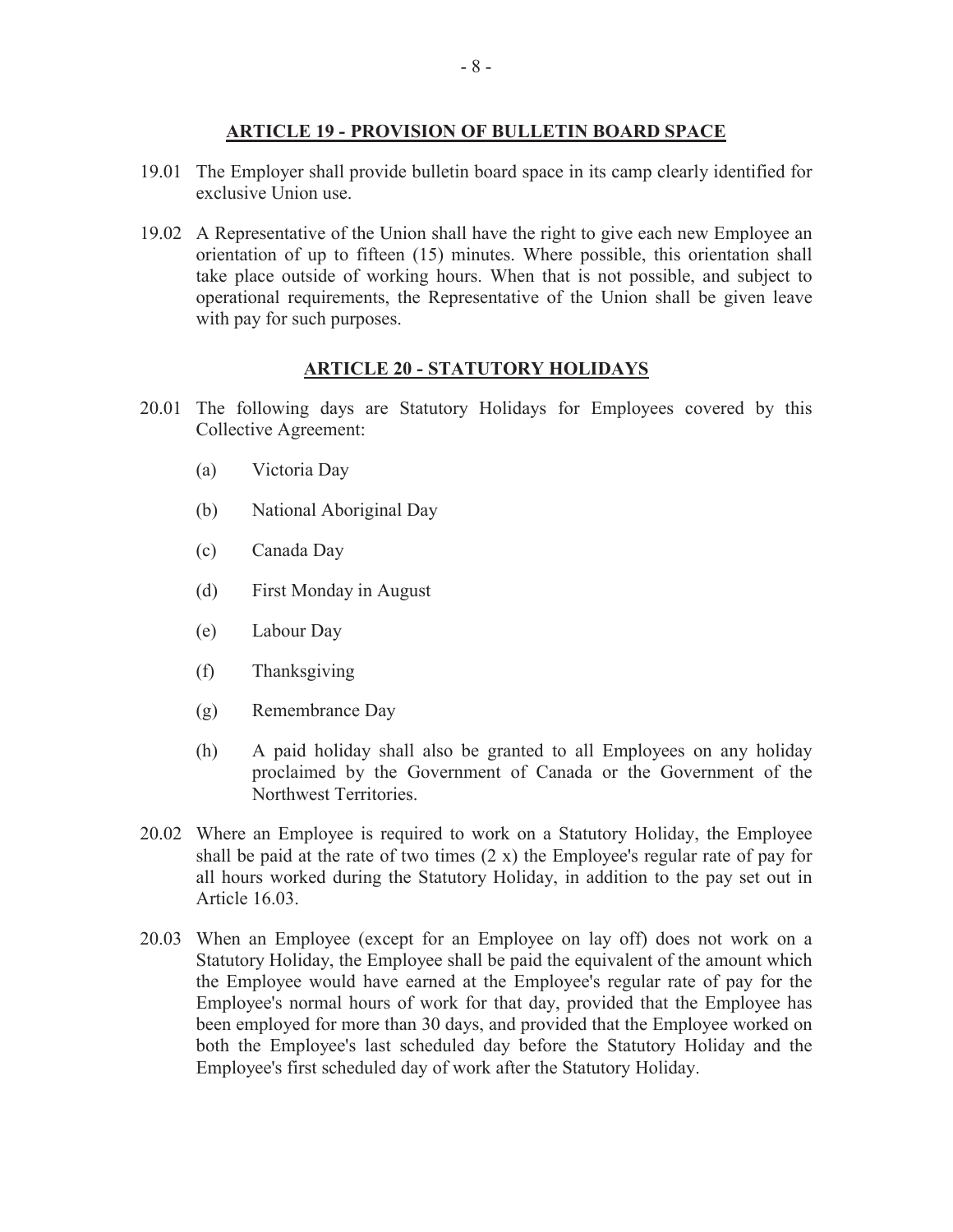#### <span id="page-11-0"></span>**ARTICLE 21 - VACATION LEAVE**

- 21.01 Vacation pay shall be paid bi-weekly at the rate of four (4%) percent for all straight time hours. For employees who have been employed with the Employer for five or more Operating Seasons, vacation pay shall be paid bi-weekly at the rate of six (6%) percent for all straight time hours.
- 21.02 An employee may be scheduled to take vacation leave without pay for at least two (2) weeks during the Operating Season, provided the employee notifies the Employer of the dates of the vacation leave prior to the start of the Operating Season. An employee on vacation leave without pay must vacate his accommodation at the Louis Cardinal Ferry Camp for the duration of the vacation leave without pay.

#### <span id="page-11-1"></span>**ARTICLE 22 - MATERNITY / PARENTAL LEAVE**

22.01 The Employer shall provide maternity and parental leave as provided for in the *Employment Standards Act*.

#### <span id="page-11-2"></span>**ARTICLE 23 - HOURS OF WORK AND OVERTIME**

- 23.01 Regular hours of work for Employees shall normally be eight (8) hours per day. Employees may be scheduled to work additional hours above eight in a day, which hours will be paid at the overtime rate. All employees shall receive two paid fifteen minute rest periods per day.
- 23.02 Employees will be scheduled to work shifts.
- 23.03 The Employer's operation may run on a twenty four (24) hour basis for portions of the Operating Season.
- 23.04 The Employer may reschedule hours of work, provided that the Employees are notified in advance of the rescheduling.
- 23.05 Employees will only be paid for hours worked they will not be paid if they are late, of if they do not report for work when scheduled.
- 23.06 Nothing in this Agreement constitutes a guarantee of hours.
- 23.07 The Employer's operation depends upon all Employees being present and able to work when scheduled. Absenteeism and lateness may hamper the Employer's ability to provide quality services on time and on schedule. Employees who are absent from work when scheduled may be subject to discipline, up to and including dismissal.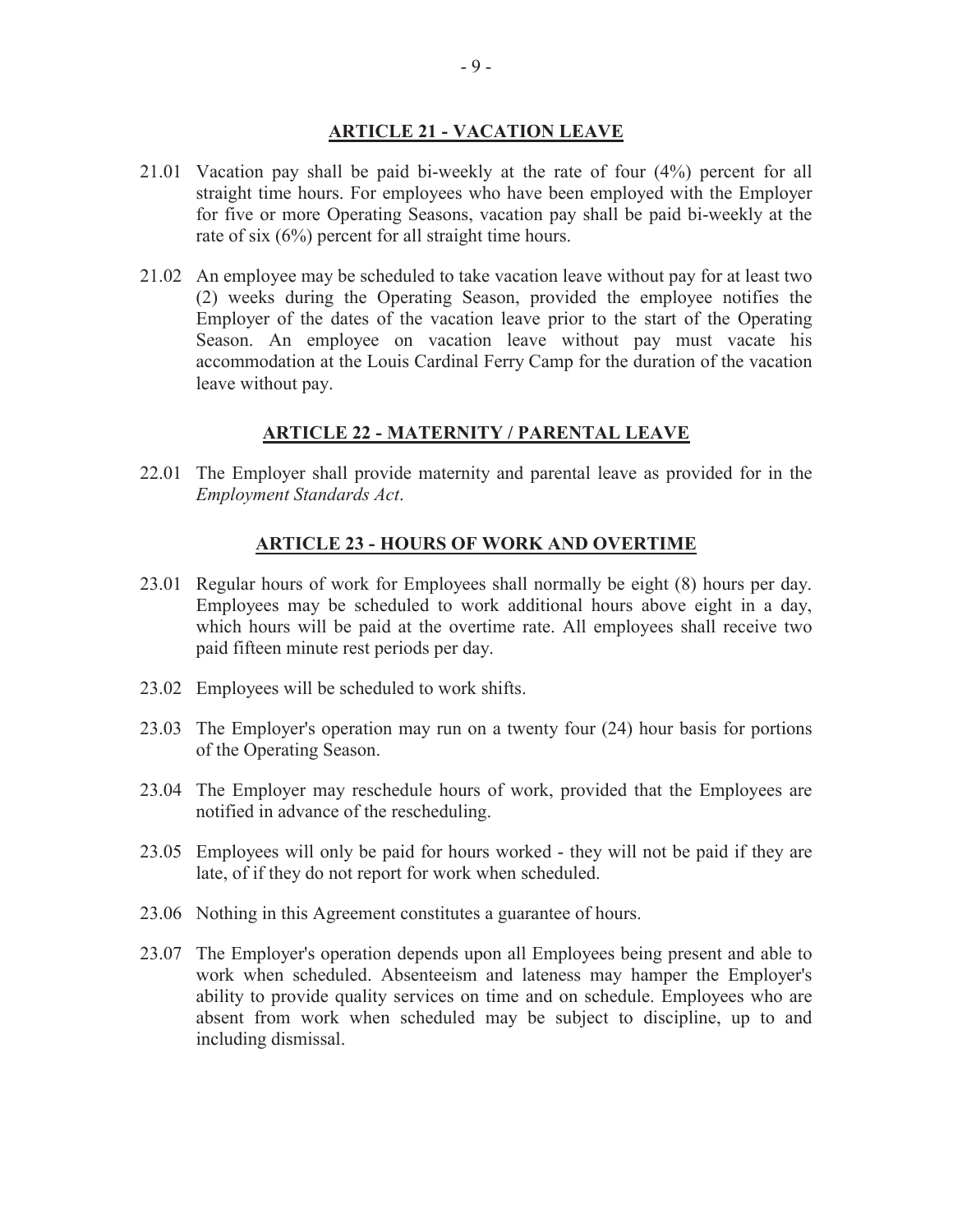- 23.08 In this Article:
	- (a) "Overtime" means work performed by an Employee in excess of eight (8) hours in a day.
	- (b) "Straight time rate" means the hourly rate of pay.
	- (c) "Time and one half' means one and one half  $(1 \frac{1}{2})$  the straight time rate.
	- (d) "Double time" means twice the straight time rate.
- 23.09 An Employee who is required to work overtime shall be paid overtime compensation for all overtime worked.
- 23.10 Overtime shall be compensated as follows:
	- (a) at time and one half  $(1 \frac{1}{2} x)$  for all hours worked except as provided in Article  $23(i)(ii)$ ;
	- (b) at double time (2 x) for all hours worked in excess of 60 hours per week and on a Statutory Holiday.
- 23.11 When overtime compensation is paid, the pay statement shall indicate the pay period, rate of overtime, and the number of overtime hours.
- 23.12 All overtime must be approved in advance, in writing, by the Marine Manager.

#### <span id="page-12-0"></span>**ARTICLE 24 - PAY**

- 24.01 Employees are entitled to be paid for services rendered for the classification to which they are appointed at the pay rates specified in the Appendix to this Agreement.
- 24.02 Employees shall be paid on every second Friday, subject to a one week hold back. Cheques shall be distributed to Employees at their place of work individually and placed in sealed envelopes.
- 24.03 Employees who have earned overtime compensation or any other extra allowances in addition to their regular pay, should receive such remuneration in the pay period in which it was earned but in any event shall receive such remuneration on the following pay day.

#### <span id="page-12-1"></span>**ARTICLE 25 - ACTING PAY**

25.01 When an employee is required by the Employer to perform the duties of a higher classification level on an acting basis for at least one working day, he shall be paid acting pay calculated from the date on which he commenced to act as if he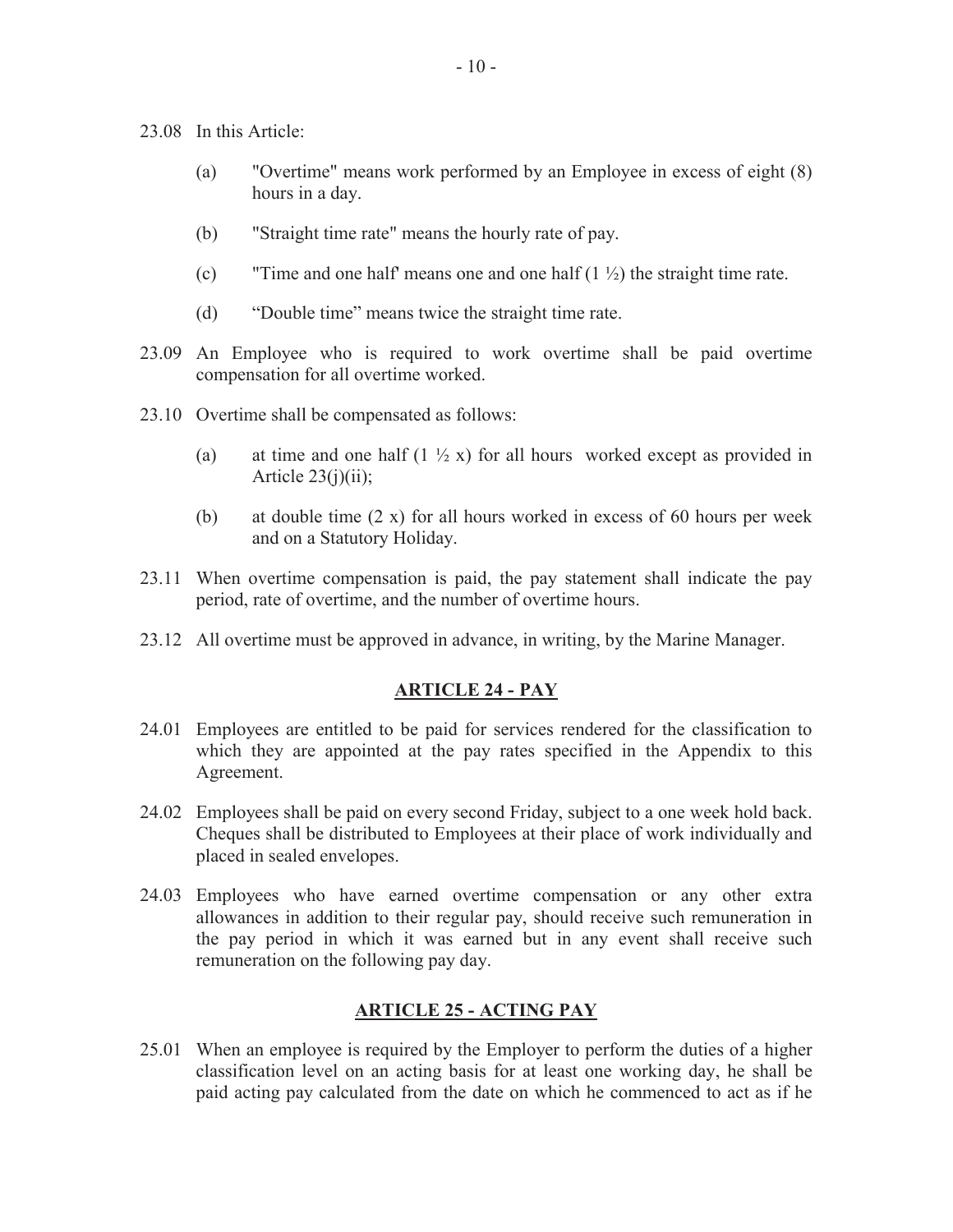had been appointed to that higher classification level for the period in which he acts.

- 25.02 When a Statutory Holiday occurs on a day when the Employee would otherwise be performing duties on an acting basis, the holiday shall be considered as a day worked for purposes of acting pay.
- 25.03 No employee shall be entitled to acting pay as Senior Captain or Senior Engineer.

#### **Salary Increases**

- 25.04 The Employer agrees to pay the negotiated salary increases to every Employee not later than the month following the month in which this Agreement is signed and not later than the month following the month in which any subsequent salary increases become effective.
- 25.05 The Employer agrees to pay all retroactive remuneration not later than two months following the month in which this Agreement is signed.
- 25.06 In the event that retroactive pay is not issued in the time allotted in Clause 25.05 above, interest at prime rate will also be paid.

#### **Pay Recovery**

25.07 Where an Employee, through no fault of his own, has been overpaid, the Employer will, before recovery action is implemented, advise the Employee in writing of the amount overpaid and the intention of the Employer to recover the overpayment. Prior to said recovery, the Employer and Employee shall discuss and devise an acceptable recovery schedule but in no case shall the recovery extend beyond the end of the Operating Season.

# <span id="page-13-0"></span>**ARTICLE 26 - VACANCIES, JOB POSTING, PROMOTIONS, AND TRANSFERS**

- 26.01 Every vacancy for positions expected to be of more than three (3) months' duration and every newly-created position shall be posted on the Union notice Board. The job posting shall state the job classification, rate of pay and required qualifications of the job. An Employee who wishes to apply for a position so posted shall do so on or before the closing date as advertised on the posting.
- 26.02 Where two or more applicants for a vacancy are, in the determination of the Employer, equal with respect to skills, abilities, qualifications and merit, then the applicant with the most seniority shall be given the position, provided the most senior applicant possesses the required qualifications and ability to perform the normal requirements of the job.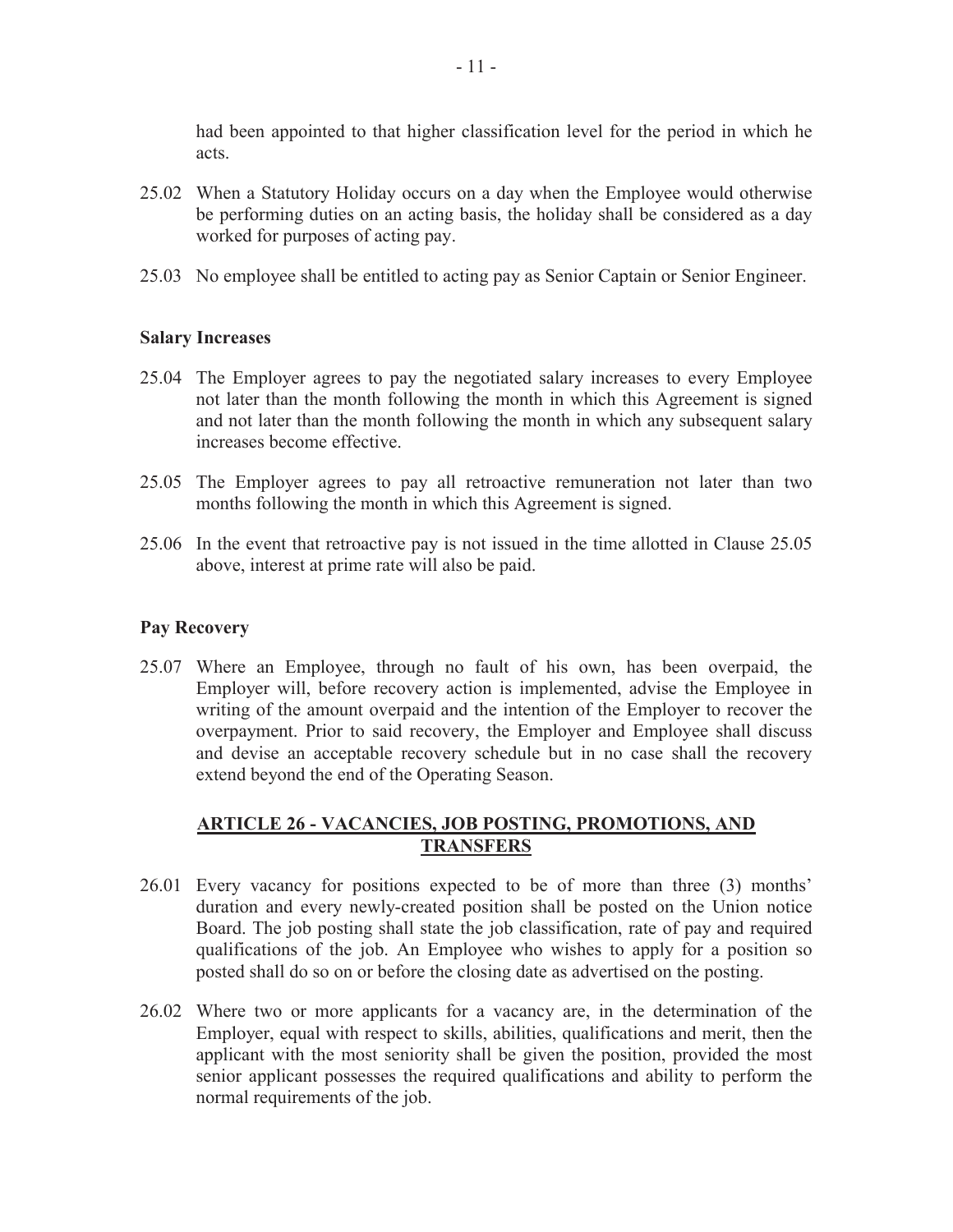- 26.03 New Employees shall not be hired when there are Employees on lay-off who are qualified and willing to perform the job.
- 26.04 Nothing in this Article shall prevent the Employer from hiring persons outside the Bargaining Unit.

#### <span id="page-14-1"></span><span id="page-14-0"></span>**ARTICLE 27 - CLASSIFICATION**

27.01 During the term of this Agreement, if a new or revised classification is implemented by the Employer, the Employer shall negotiate with the Union the rates of pay and the rules affecting the pay of Employees for the classification affected. If the parties fail to reach agreement within sixty (60) days from the date on which the Employer submits the new or revised classification to the Union, the Employer may apply the new rates of pay and the Union may refer the matter to arbitration. The arbitrator's decision will be retroactive to the date of application of the new rates.

#### **ARTICLE 28 - EMPLOYEE PERFORMANCE REVIEWS**

- 28.01 The Employer shall evaluate employees at the end of the Operating Season. Following the completion of the employee's performance review, the performance review will be reviewed with the Employee.
- 28.02 When a formal review of an Employee's performance is made, the Employee concerned shall be given the opportunity to discuss and then sign the review form in question to indicate that its contents have been read and understood. The Employee shall also be given the opportunity to provide written comments in a reasonable time to be attached to the performance appraisal and may use the grievance procedure in Article 29 to correct any factual inaccuracies in her/her performance appraisal.
- 28.03 The Employer agrees not to introduce as evidence in the case of promotional opportunities or disciplinary action any document from the file of an Employee, the existence of which the Employee was not made aware, by the provision of a copy thereof at the time of filing or as soon as possible thereafter.
- 28.04 Any document or written statement related to disciplinary action which may have been placed on the Personnel file of an Employee shall be destroyed after two (2) years has elapsed since the disciplinary action was taken provided that no further disciplinary action has been recorded during this period.
- 28.05 Upon written request of an Employee, the Personnel file of that Employee shall be made available for his examination at reasonable times in the presence of an authorized representative of the Employer.
- 28.06 Where an Employee is required to attend a meeting with the Employer where discipline is to be imposed, the Employee shall have the right to have a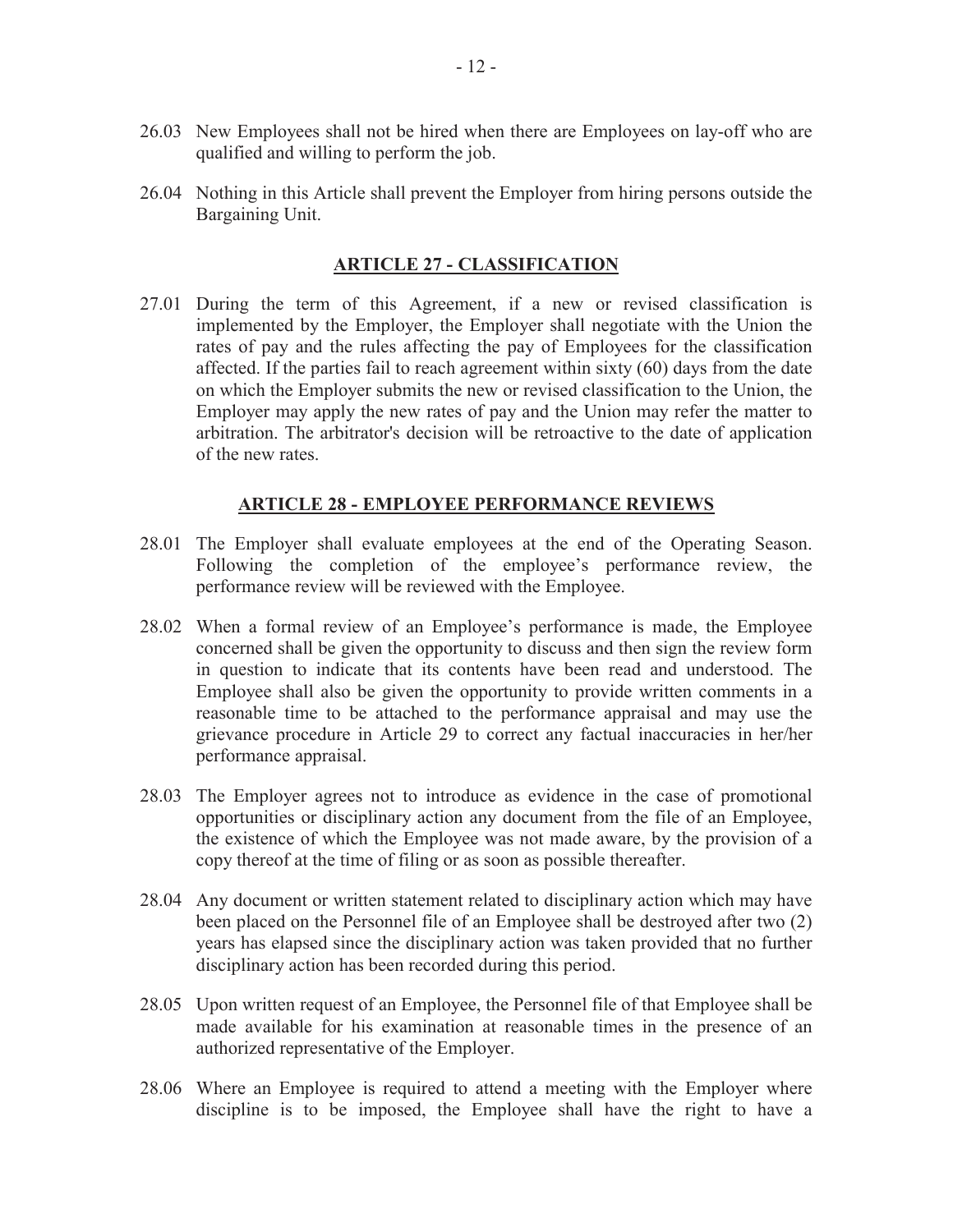Representative of the Union in attendance. The Employer must advise the Employee in advance of his/her right to be accompanied by his/her Representative.

28.07 The Employer agrees that there will be only one file kept for each Employee.

#### <span id="page-15-0"></span>**ARTICLE 29 - ADJUSTMENT OF DISPUTES**

- 29.01 The Employer and the Union recognize that grievances may arise in respect of:
	- (a) the interpretation, application, administration or alleged contravention of this Agreement, including whether or not a matter is arbitral;
	- (b) disciplinary action resulting in demotion, suspension, or a financial penalty;
	- (c) dismissal from the Association; and
	- (d) letters of discipline placed on personnel file.
- 29.02 The parties to this agreement share the desire to settle all grievances expeditiously and equitable as they arise. An employee shall be free, at all times, with or without the assistance of a Union Representative, to discuss and settle with his or her Supervisor any complaint he may have.
- 29.03 The procedures for the final resolution of the grievances is through the grievance procedure, and, if the grievance is not resolved, to arbitration.
- 29.04 If he so desires, an Employee may be assisted and represented by the Union when presenting a grievance at either level.
- 29.05 An Employee who wishes to present a grievance at any prescribed level in the grievance procedure, shall transmit this grievance to his immediate supervisor who shall:
	- (a) forward the grievance to the representative of the Employer authorized to deal with grievances at the appropriate level; and
	- (b) provide the Employee with a receipt stating the date on which the grievance was received by him.
- 29.06 A grievance shall be processed by recourse to the following steps:
	- (a) First Level (Immediate Supervisor)
	- (b) Second Level (Marine Manager)
	- (c) Final Level (Arbitration).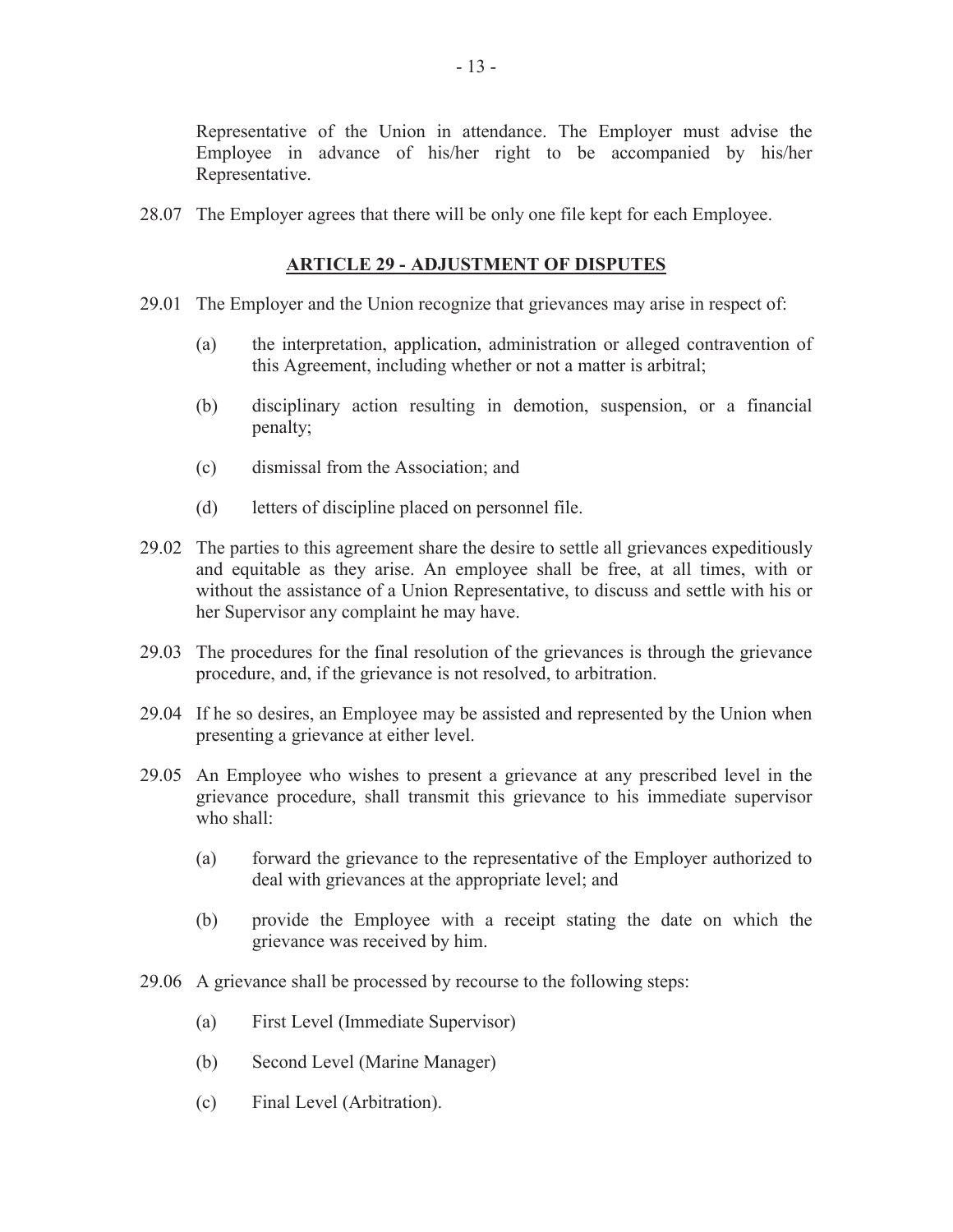- 29.07 The Union shall have the right to consult with the Employer with respect to a grievance at each or any level of the grievance procedure.
- 29.08 An Employee may present a grievance in writing to the first level of the procedure not late than fourteen (14) calendar days after the date of the action or circumstances giving rise to the grievance.
- 29.09 The Employer shall reply in writing to an Employee's grievance within ten (10) calendar days at the First Level, and within twenty (20) calendar days at the Second Level.
- 29.10 An Employee may present a grievance at each succeeding level in the grievance procedure beyond the First Level:
	- (a) Where the decision or settlement is not satisfactory to the grievor, within twenty (20) calendar days after that decision or settlement has been conveyed in writing to him by the Employer, or;
	- (b) Where the Employer has not conveyed a decision to the grievor within the time prescribed in Clause 25.09 within twenty (20) calendar days after the day the reply was due.
- 29.11 Where the Employee has been represented by the Union in the presentation of his grievance, the Employer will provide the appropriate Representative of the Union with a copy of the Employer's decision at each level of the grievance procedure at the same time that the Employer's decision is conveyed to the Employee.
- 29.12 When an Employee is dismissed, he shall be given notice in writing setting out the reasons for the discipline.
- 29.13 The Union shall have the right to initiate and present a grievance. The Employer shall have the right to initiate a grievance, and present it to the Union at its Yellowknife office.
- 29.14 An Employee may, by written notice to the Marine Manager, withdraw a grievance.
- 29.15 The time limits stipulated in this procedure may be extended by mutual agreement between the Employer and the Employee, and where appropriate, the Union Representative. Grievances that are not presented or advanced within the time limits set out in this Article are abandoned, and may not later be presented or advance.

#### **Arbitration**

29.16 Should the grievance not be resolved following the Second Level either party may, by written notice to the other party, refer the matter to arbitration.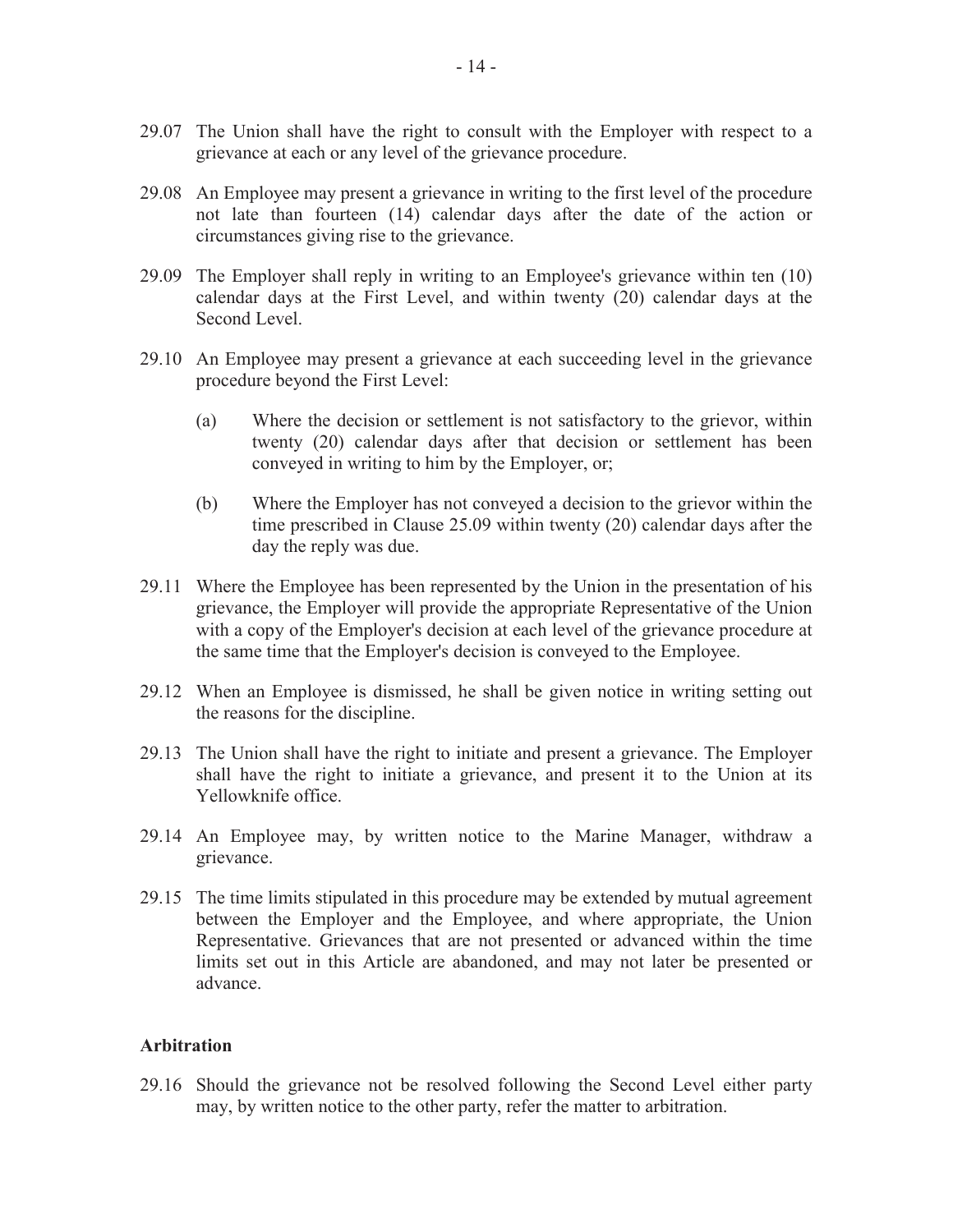- 29.17 The parties agree that any arbitration arising out of this agreement shall be made by a single arbitrator to be mutually agreed upon by the parties.
- 29.18 If mutual agreement is not reached by the parties to choose a single arbitrator within thirty (30) calendar days from the date that either party receives notification of a wish to proceed to arbitration, then the Minister of Labour shall be asked to appoint said arbitrator.
- 29.19 The arbitrator has all of the powers granted to arbitrators under the Canada Labour Code, Part I, in addition to any powers which are contained in this Agreement.
- 29.20 The arbitrator shall hear and determine the difference or allegation and shall issue a written decision and the decision is final and binding upon the parties and upon any Employee affected by it.
- 29.21 The award of the arbitrator shall be signed by him and copies thereof shall be transmitted to the parties to the dispute within three (3) months of the hearing.
- 29.22 The Arbitrator shall not have the authority to alter or amend any of the provisions of this Agreement, or to substitute any new provisions in lieu thereof, or to render any decision contrary to the terms and provision of this Agreement.
- 29.23 The Employer and the Union shall each pay one-half  $(\frac{1}{2})$  of the remuneration and expenses of the arbitrator and each party shall bear its own expenses of every such arbitration.
- 29.24 Where a party has failed to comply with any of the terms of the decision of the Arbitrator, either party or employee affected by the decision may, after the expiration of fourteen (14) calendar days from the date of the release of the decision or the date provided in the decision for compliance, whichever is later, file in the office of the Clerk of the Federal Court of Canada, a copy of the decision, exclusive of the reason therefore in the prescribed form, whereupon the decision may be entered in the same way as the judgment or an order of that court and may be enforceable as such.
- 29.25 In addition to the powers granted to arbitrators under the Provision of the Canada Labour Code, the Arbitrator may:
	- (a) alter, replace or substitute any discipline imposed on an Employee with any other discipline which the Arbitrator considers fair and reasonable, except where this Agreement provides a specific disciplinary penalty;
	- (b) determine that where the discharge of the Employee is not appropriate, direct the Employer to reinstate the Employee and pay to the Employee a sum equal to his wages lost by reason of his dismissal, or such less sum as in the opinion of the arbitrator is fair and reasonable, or direct that instead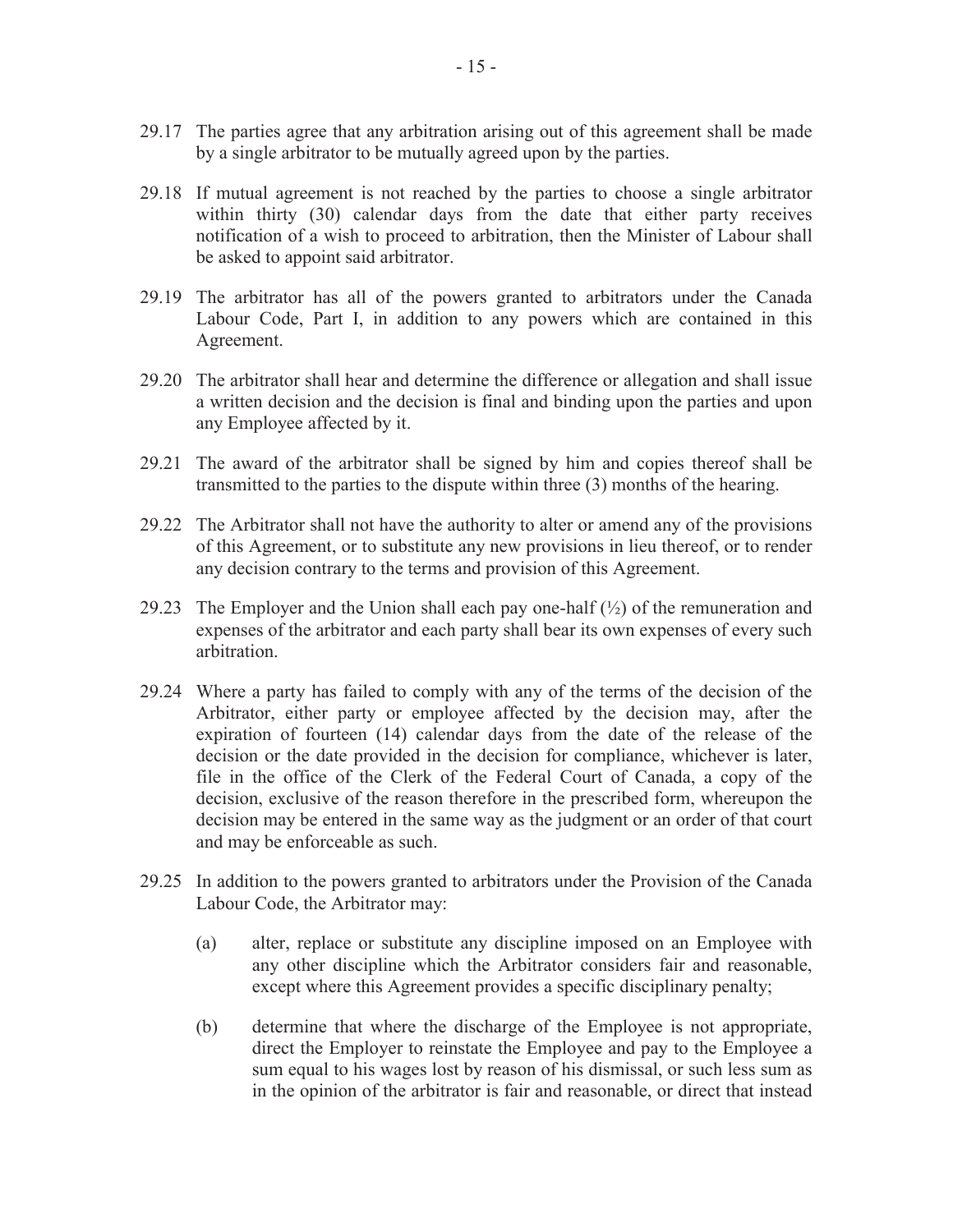of reinstatement the Employee be paid a sum of money which the Arbitrator considers fair and reasonable, or make such order as he considers fair and reasonable having regard to the terms of this Agreement.

### **ARTICLE 30 - LABOUR/MANAGEMENT COMMITTEE**

- 30.01 A Labour/Management Committee will be formed to consult on matters of mutual interest.
- 30.02 The Labour/Management Committee shall be comprised of equal representatives from the Union and the Employer, with each party choosing their respective representatives.
- 30.03 The Committee will meet at any time at the request of either party, but in any event will meet at least at the end of the Operating Season.

# <span id="page-18-1"></span><span id="page-18-0"></span>**ARTICLE 31 - SAFETY AND HEALTH**

- 31.01 The Employer shall abide by and make available to Employees an updated copy of applicable Health and Safety Legislation and Regulations and Employer's Policies and Standards.
- 31.02 The Union will appoint Representatives to participate in the Joint Health and Safety Committee. If it is necessary to hold meetings of this Committee, outside of the normal working hours of the Representative, the Representative will be paid his regular rate of pay for all hours of attendance at the Committee meeting.

# <span id="page-18-3"></span><span id="page-18-2"></span>**ARTICLE 32 - DISCIPLINE**

32.01 When an employee is to be disciplined in writing, the reasons for the discipline shall be provided to the employee so that the employee may defend himself against it.

#### **ARTICLE 33 - ACCIDENT REPORTING**

- 33.01 All accidents must be reported, and all Employees involved in an accident must complete an accident report. Employees who do not report an accident, or who do not complete an accident report may be disciplined.
- 33.02 Where an accident is caused by an Employee's negligence, the Employee may be disciplined.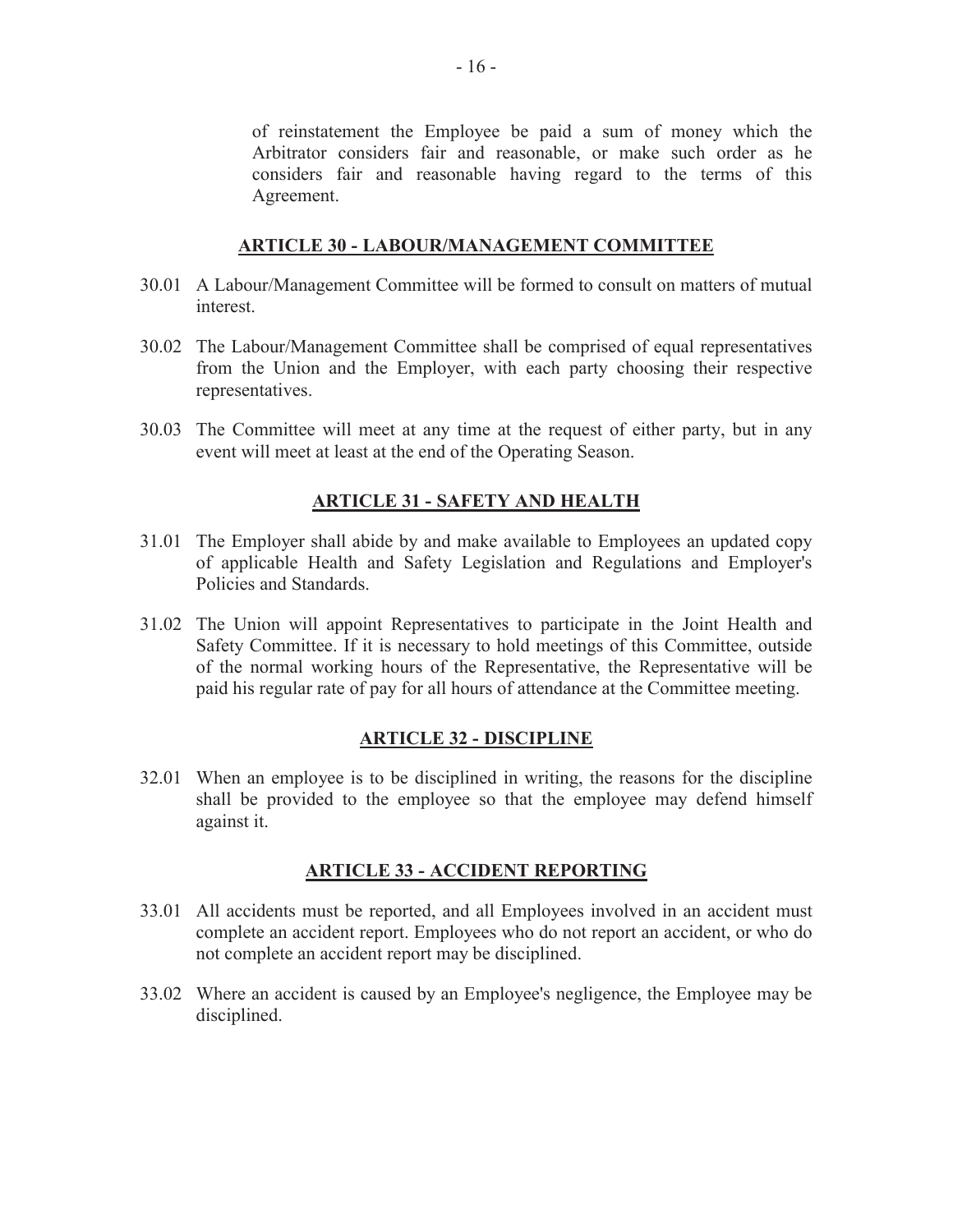# <span id="page-19-0"></span>**ARTICLE 34 - LAY OFF AND JOB SECURITY**

- 34.01 There shall be no lay off of an Employee during the Operating Season except for lack of work or lack of funding.
- 34.02 At the end of the Operating Season, all Employees shall be terminated.
- 34.03 Except in the case of resignation or termination for cause; and in the event that the Employer enters into a contract with the Government of the Northwest Territories to operate the M.V. Louis Cardinal Ferry crossing the Mackenzie River, the Employer agrees to rehire any employees employed to operate the M.V. Louis Cardinal Ferry who were terminated at the end of the previous Operating Season.
- 34.04 Except in the case of resignation or termination for cause; and in the event that the Employer enters into a contract with the Government of the Northwest Territories to operate the C.V. Abraham Francis Ferry crossing the Peel River, the Employer agrees to rehire any employees employed to operate the C.V. Abraham Francis Ferry who were terminated at the end of the previous Operating Season.
- 34.05 At the end of the Operating Season, all monies owing to an employee, and a Record of Employment will be provided to the employee not later than ten (10) days after the employee's last day of employment.

### <span id="page-19-1"></span>**ARTICLE 35 - DRUG AND ALCOHOL**

- 35.01 The Louis Cardinal Ferry Camp, and the Louis Cardinal Ferry are drug and alcohol free. Any employee found in possession of drugs or alcohol at the camp or on the ferry will be subject to discipline up to and including discharge.
- 35.02 The Employer shall establish a drug and alcohol testing policy. The Employer shall consult with the Union concerning that policy before it is implemented.

#### <span id="page-19-3"></span><span id="page-19-2"></span>**ARTICLE 36 - CIVIL LIABILITY**

36.01 If an action or proceeding is brought against any employee or former employee by a third party for an alleged tort committed by him/her in the performance of his/her duties, the Employer shall take such actions as are require by law with respect to that action or proceeding.

# **ARTICLE 37 - PROTECTIVE CLOTHING**

37.01 The Employer agrees to provide each employee, at the beginning of each Operating Season, with two (2) sets of coveralls. One set of coveralls will be insulated and the other will be a summer set. Captains may choose to receive two (2) shirts, instead of two (2) sets of coveralls.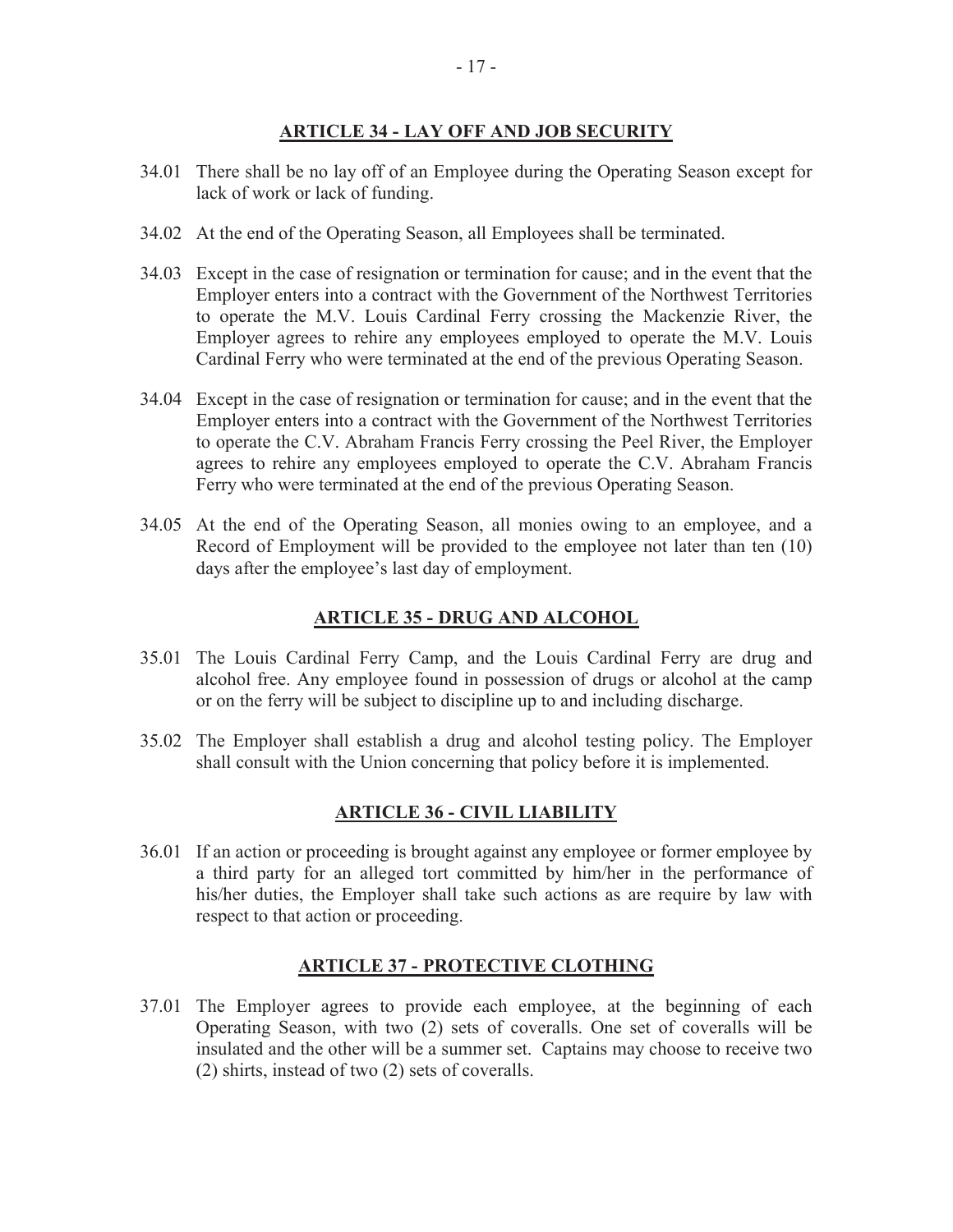- 37.02 At the end of each Operating Season, the Employer will reimburse all employees, except casual employees for safety footwear up to a maximum of \$200. To be reimbursed, employees will have to provide receipts showing purchase of safety footwear.
- 37.03 Where the Employer or the Workers' Safety and Compensation Commission determine it necessary, the Employer will provide all employees with safety equipment necessary for the employee to perform his job.

#### <span id="page-20-0"></span>**ARTICLE 38 - FOOD ALLOWANCE**

- 38.01 Employees who reside at the Louis Cardinal Ferry camp shall be paid a daily food allowance in accordance with the Employer's policy. The daily food allowance shall be:
	- (a) 2010 Operating Season 25.75 per day;
	- (b) 2011 Operating Season \$26.52 per day;
	- (c) 2012 Operating Season 27.31 per day;
	- (d) 2013 Operating Season 28.13 per day; and
	- (e) 2014 Operating Season \$28.97 per day

# <span id="page-20-1"></span>**ARTICLE 39 - NORTHERN ALLOWANCE**

- 39.01 A Northern Allowance shall be applied to all straight-time hours worked by an employee in addition to his/her regular rate of pay. The Northern Allowance shall be:
	- (i) For the 2010 Operating Season \$2.06 per hour;
	- (ii) For the 2011 Operating Season \$2.12 per hour;
	- (iii) For the 2012 Operating Season \$2.18 per hour;
	- (iv) For the 2013 Operating Season \$2.24 per hour; and
	- (v) For the 2014 Operating Season \$2.31 per hour.
- 39.02 Casual Employees are not entitled to Northern Allowance.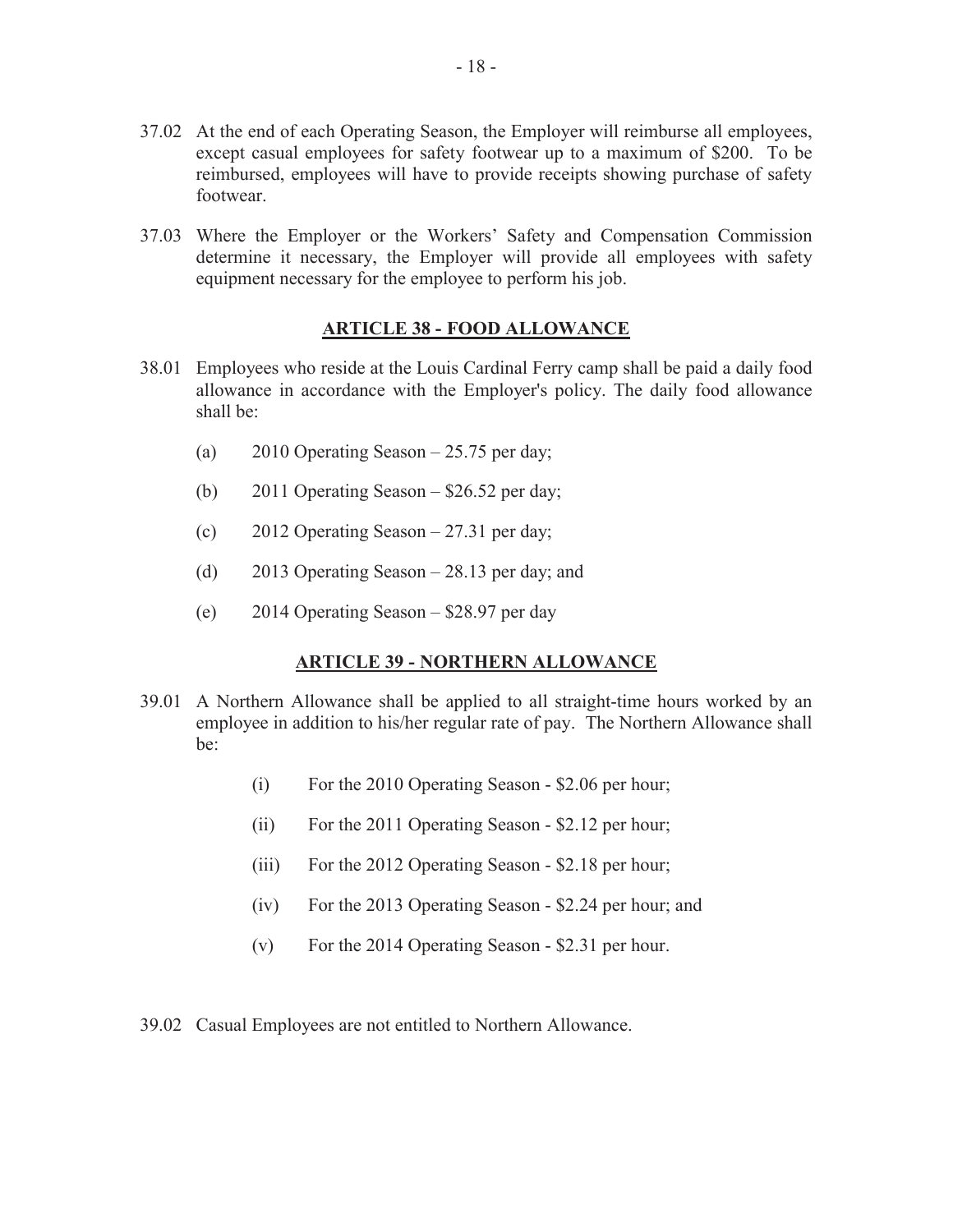# <span id="page-21-0"></span>**ARTICLE 40 - SICK LEAVE**

- 40.01 An employee shall earn sick leave credits at the rate of one and a half (1.5) days for each calendar month for which he receives pay for at least ten (10) days.
- 40.02 Subject to the remainder of this Article, all absences on account of illness on a working day shall be charged against an employee's accumulated sick leave credits on an hourly basis.
- 40.03 An employee requesting sick leave shall provide a medical certificate from a medical practitioner or nurse practitioner where the Employer, in its discretion, has determined that there is a demonstrated and reasonable basis for doing so. Employees who do not produce medical certificates when requested shall not be entitled to sick leave.
- 40.04 Where leave of absence without pay is authorized for any reason, or an employee is laid-off, and the employee returns to work upon expiration of such leave of absence or lay-off, the employee shall retain any unused sick leave credits existing at the time of lay-off or commencement of leave without pay.
- 40.05 In circumstances where sick leave would be authorized but the employee has insufficient or no sick leave credits, he shall be granted sick leave in advance to a limit of five (5) days which shall be charged against future credits earned. If the employee dies before authorized unearned sick leave has been liquidated, no recovery shall be made from the employee's estate. If an employee terminates his employment, and at the end of the Operating Season, all unearned sick leave shall be recovered from any monies owing by the Employer to the employee.

# **ARTICLE 41 - REOPENER OF AGREEMENT AND MUTUAL DISCUSSIONS**

- 41.01 The Employer and the Union acknowledge the mutual benefits to be derived from dialogue between the parties and are prepared to discuss matters of common interest.
- 41.02 This Agreement may be amended by mutual consent.

#### <span id="page-21-2"></span><span id="page-21-1"></span>**ARTICLE 42 - DURATION AND RENEWAL**

- 42.01 The term of this Agreement shall be from December 1, 2009 until November 30, 2014. All provisions in this Agreement shall take effect as of the date of ratification of this Agreement, unless another date is specified.
- 42.02 Notwithstanding the preceding, the provisions of this Agreement, including the provisions for the adjustments of disputes in Article 29, shall remain in effect during the negotiations for its renewal and until a new Agreement becomes effective.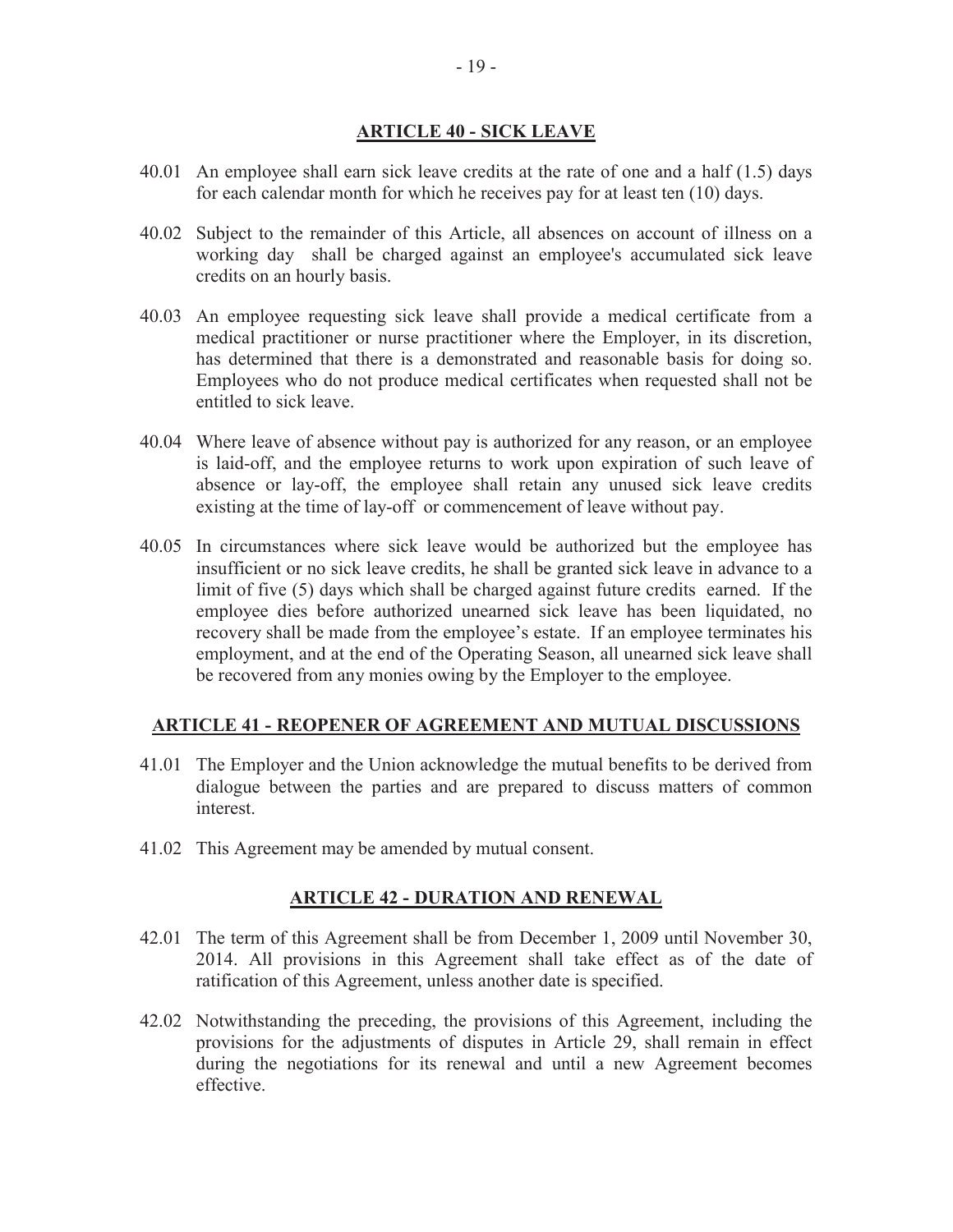- 42.03 Within four (4) months preceding the termination of this Agreement, either party may, by written notice, require the other party to commence bargaining collectively with a view to the conclusion, renewal or revision of the Collective Agreement.
- 42.04 Where notice to commence collective bargaining has been given under Clause 42.03, the Employer shall not without consent by or on behalf of the Employees affected, increase or decrease salaries or alter any other term or condition of employment of Employees in the Bargaining Unit which was in force on the day on which the notice was given until a renewal or revision of the Agreement, or a new Collective Agreement has been concluded, or an arbitral award has been handed down in accordance with section 50 of the Canada Labour Code.
- 42.05 The parties agree to conduct negotiations for the renewal or revision of this Agreement outside of the Operating Season. In the event that negotiations are not concluded outside of the Operating Season, negotiations shall only be scheduled on dates when Employees on the Union negotiating committee are not scheduled to work.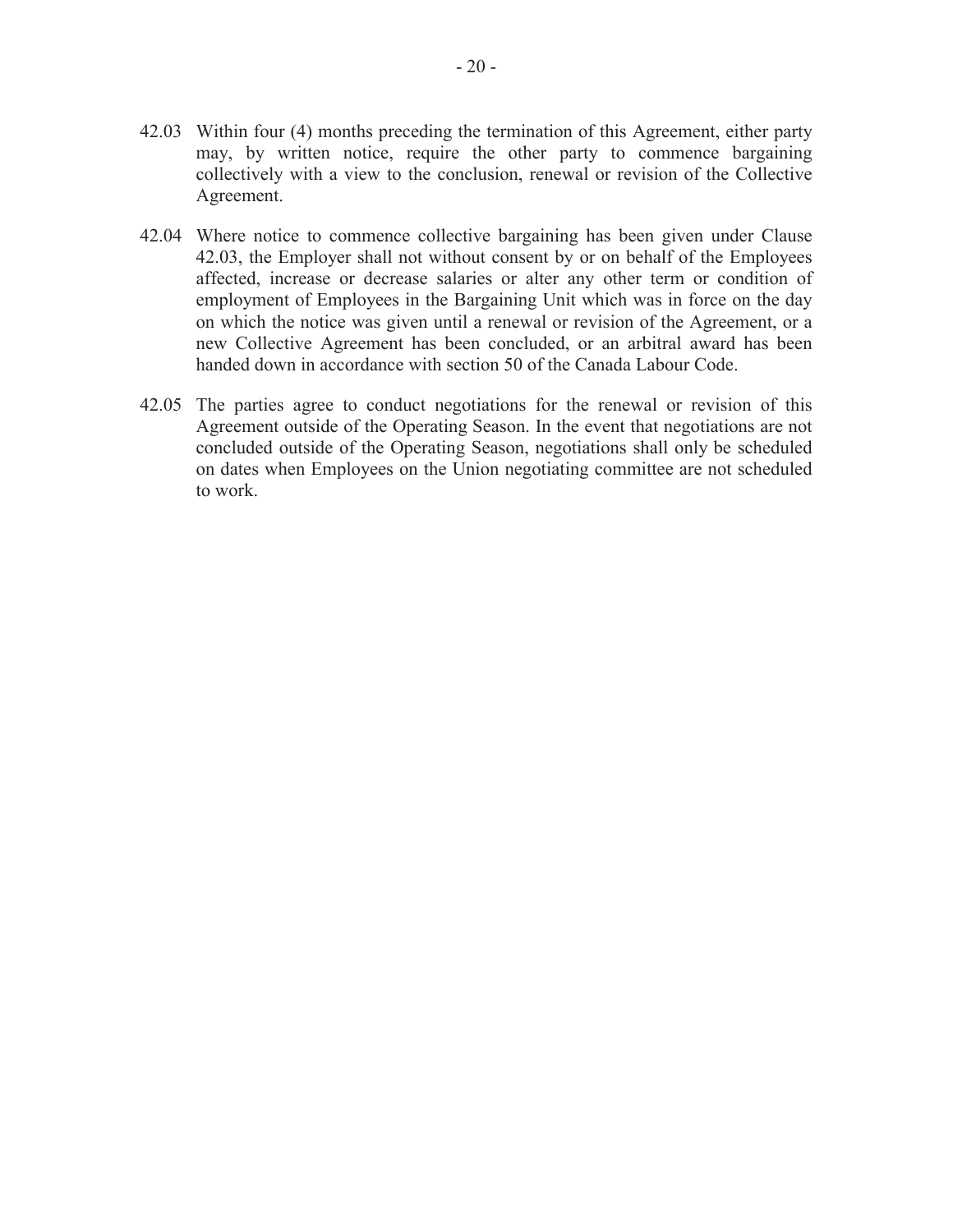#### **APPENDIX**

#### **RATES OF PAY**

#### 2010 Operating Season

| Captain              | $$44.41$ per hour |
|----------------------|-------------------|
| Engineer             | $$36.99$ per hour |
| Cable Ferry Operator | $$36.99$ per hour |
| Deckhand             | $$28.73$ per hour |

In addition to the above rates of pay, Senior Captain and Senior Engineer, as designated by the Employer, shall receive an additional one dollar (\$1.00) per hour.

#### 2011 Operating Season

| $$45.63$ per hour |
|-------------------|
| $$38.01$ per hour |
| $$38.01$ per hour |
| \$29.57 per hour  |
|                   |

In addition to the above rates of pay, Senior Captain and Senior Engineer, as designated by the Employer, shall receive an additional one dollar (\$1.00) per hour.

#### 2012 Operating Season

| Captain              | $$48.09$ per hour |
|----------------------|-------------------|
| Engineer             | $$40.05$ per hour |
| Cable Ferry Operator | $$40.05$ per hour |
| Deckhand             | $$31.10$ per hour |

In addition to the above rates of pay, Senior Captain and Senior Engineer, as designated by the Employer, shall receive an additional one dollar (\$1.00) per hour.

#### 2013 Operating Season

| Captain              | $$49.41$ per hour |  |
|----------------------|-------------------|--|
| Engineer             | $$41.15$ per hour |  |
| Cable Ferry Operator | $$41.15$ per hour |  |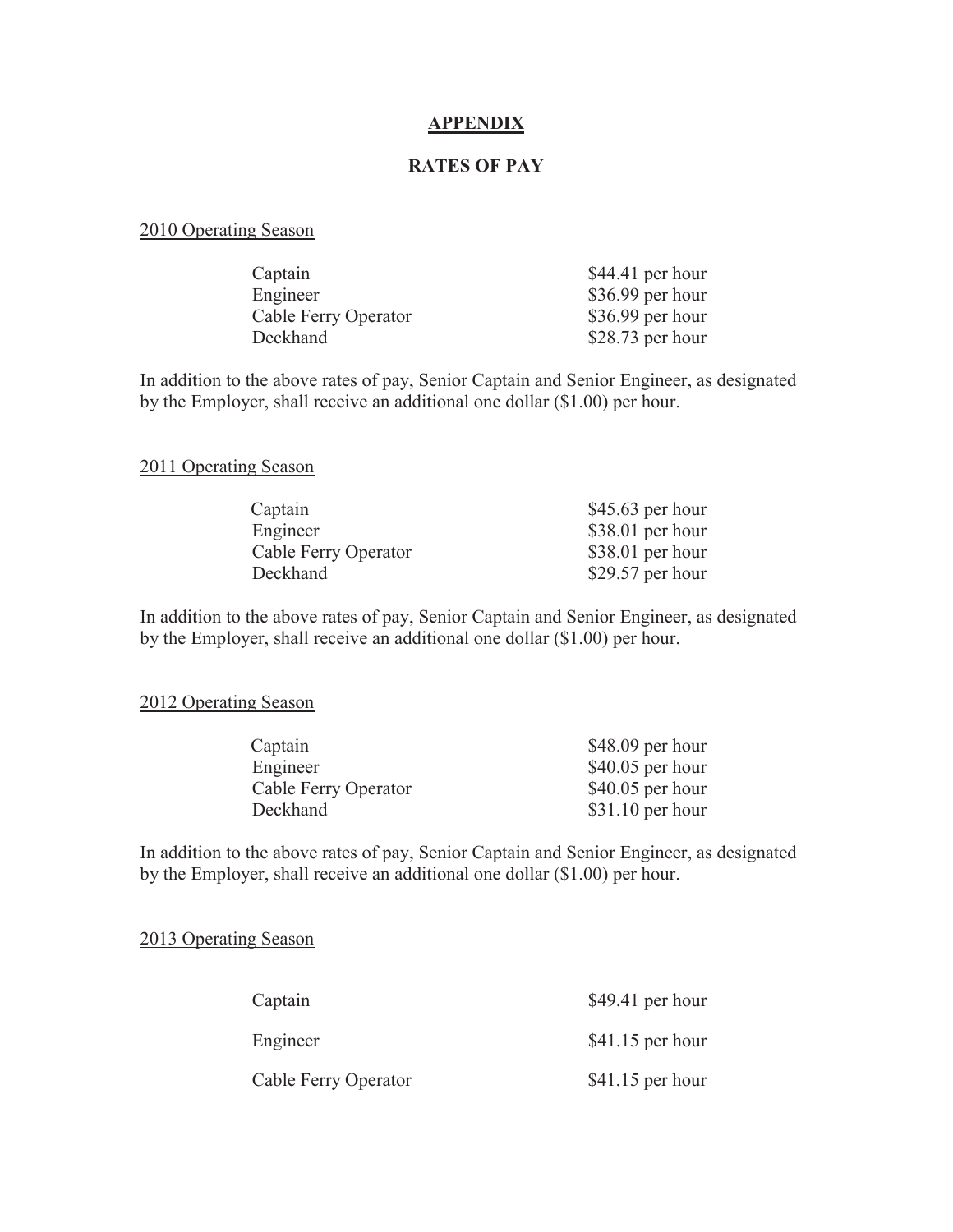Deckhand \$31.96 per hour

In addition to the above rates of pay, Senior Captain and Senior Engineer, as designated by the Employer, shall receive an additional one dollar (\$1.00) per hour.

# 2014 Operating Season

| Captain              | $$52.07$ per hour |
|----------------------|-------------------|
| Engineer             | $$43.37$ per hour |
| Cable Ferry Operator | $$43.37$ per hour |
| Deckhand             | $$33.68$ per hour |

In addition to the above rates of pay, Senior Captain and Senior Engineer, as designated by the Employer, shall receive an additional one dollar (\$1.00) per hour.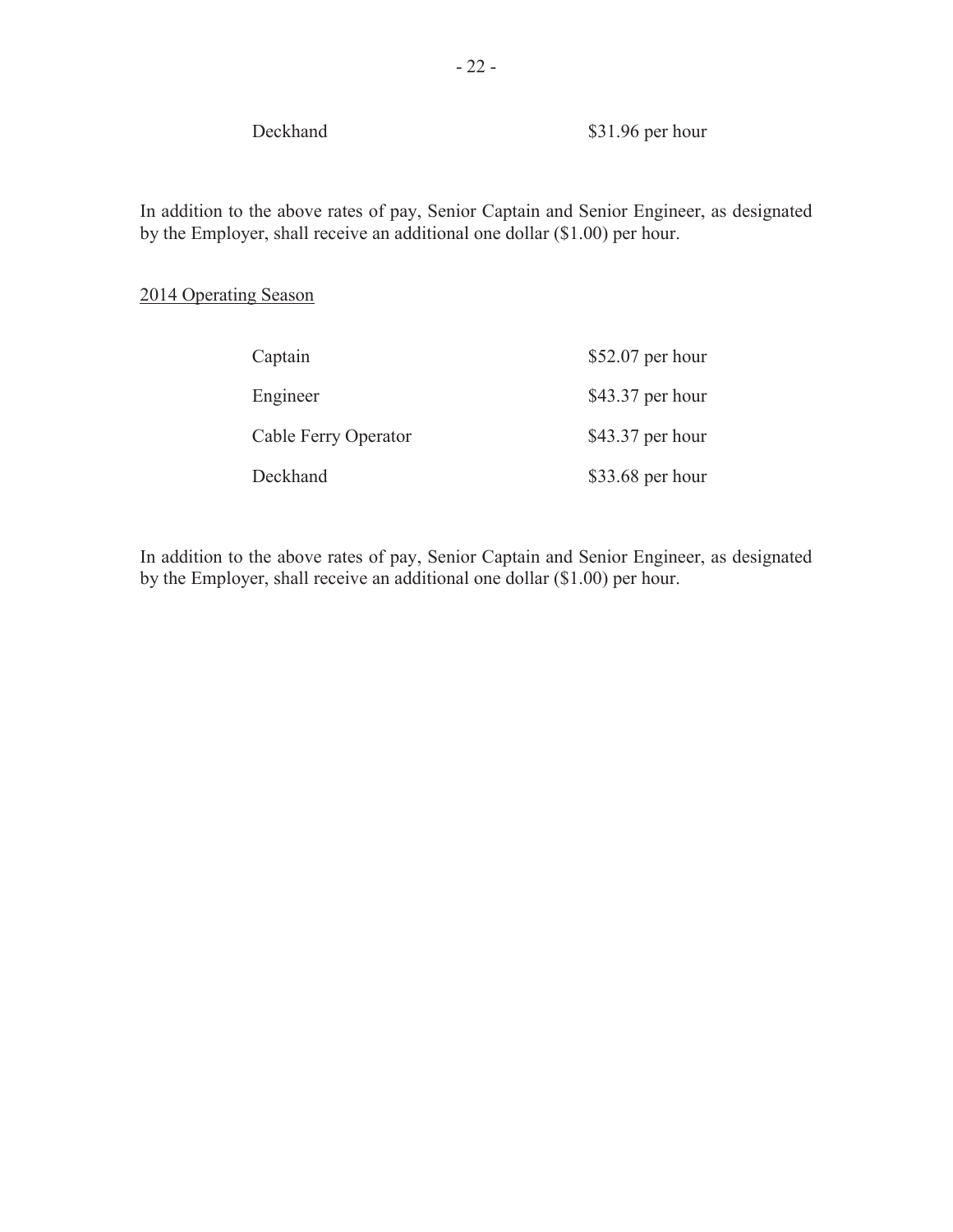# **Letter of Understanding**

The Employer and the Union agree that there is work to be done at each ferry site both pre and post ferry season which is not part of operating the ferry.

Bargaining Unit employees working as Cable Ferry Operators and Deckhands for the C.V. Abraham Francis ferry will be given first opportunity for pre and post ferry season work at the Peel River ferry crossing near Fort McPherson. Hiring for this work will be subject to the employee qualifying for the position(s), as determined by the Employer in its sole discretion. The employee, to be hired, must be available and willing to do the pre and/or post season work.

Bargaining Unit employees working as Captains, Engineers, First Mates and Deckhands for the M.V. Louis Cardinal Ferry will be given first opportunity for pre and post ferry season work at the Mackenzie River ferry crossing near Tsiigehtchic. Hiring for this work will be subject to the employee qualifying for the position(s), as determined by the Employer in its sole discretion. The employee, to be hired, must be available and willing to do the pre and/or post season work.

This letter forms part of the collective agreement.